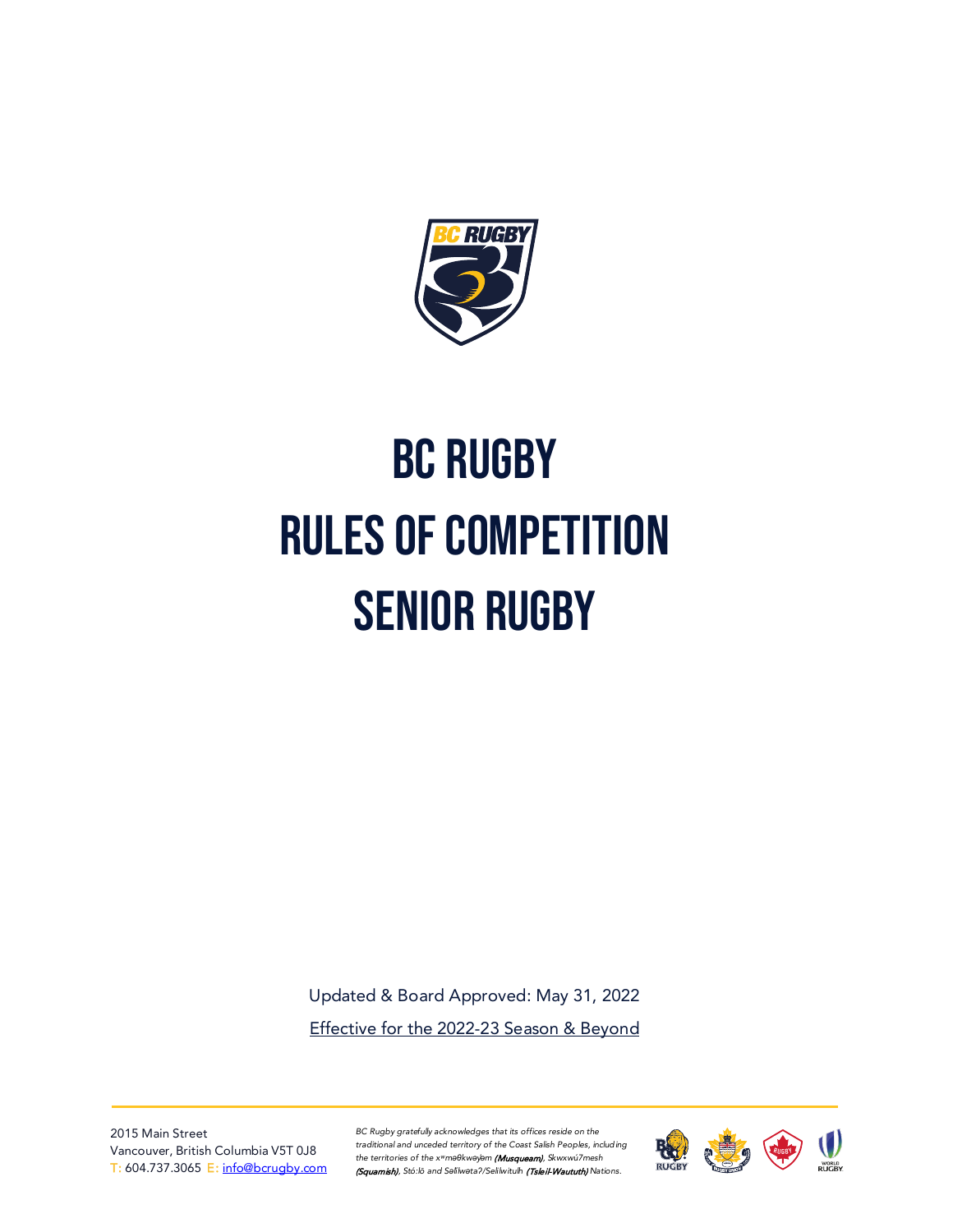

# **CONTENTS**

- Section 1 General
- Section 2 Senior Competitions
- Section 3 Team Eligibility
- Section 4 Player Eligibility
- Section 5 Match Conduct & Protocol
- Section 6 Playoffs & Finals
- Section 7 Sanctions & Fines
- Section 8 Application for Exemptions
- Section 9 Protests & Appeals
- Section 10 Competitions & Events Committee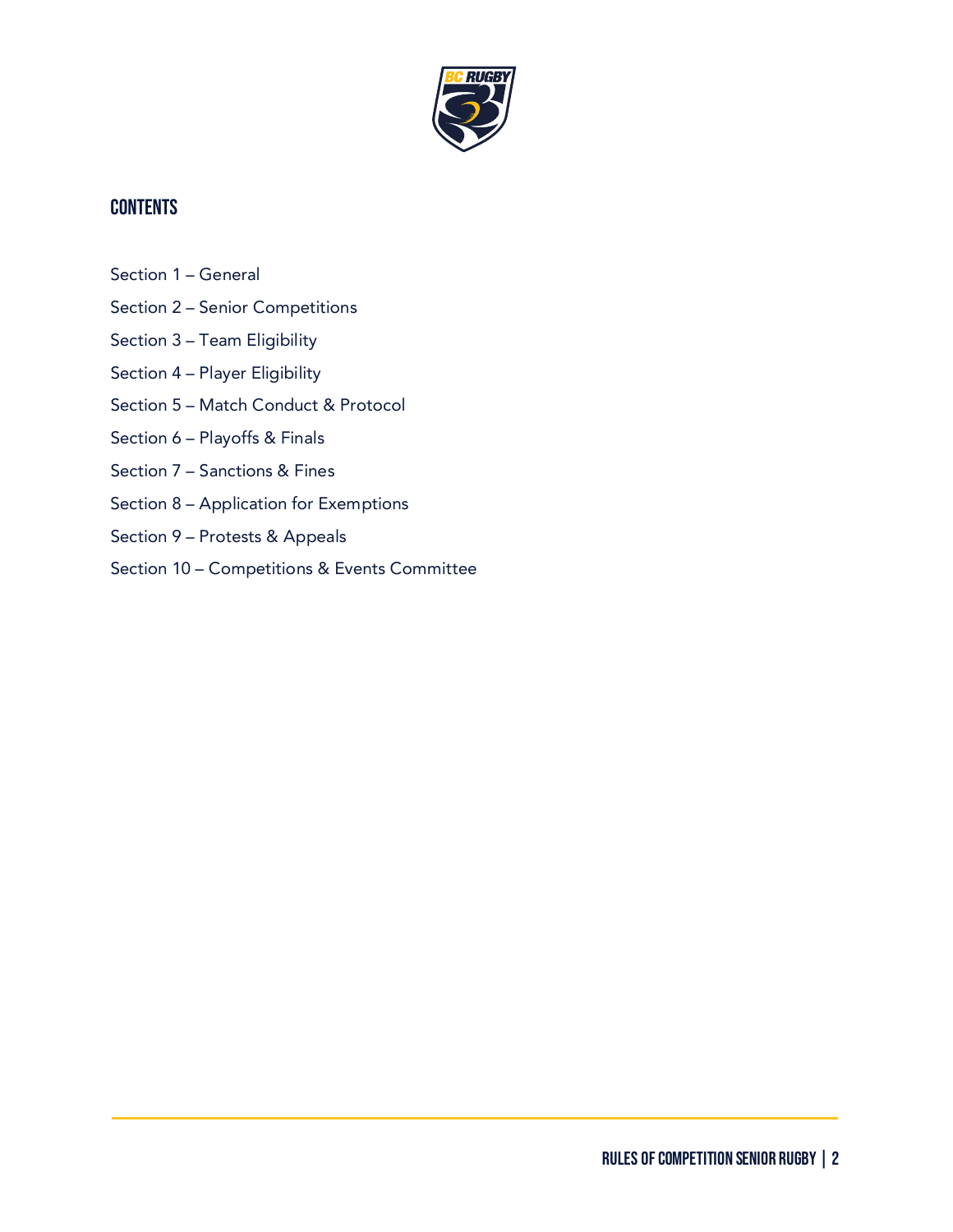

# Section 1 –General

# 1.1 Purpose of the Rules of Competition

The purpose of the Rules is to govern the conduct of all senior (adult) levels of contact Rugby Competition sanctioned or administered by BC Rugby to ensure that the sport, and its game variants, operates to the highest level of Player safety, development, and enjoyment.

The Rules of Competition are designed to support BC Rugby's Purpose of growing, developing, and managing the sport of Rugby throughout British Columbia.

# 1.2 Application of the Rules of Competition

The Rules apply to all senior Competitions and events owned, sanctioned, or administered by BC Rugby. All those participating in BC Rugby Competitions and events are deemed to have full knowledge and understanding of these Rules and must ensure compliance.

All Clubs, Teams and Participants are asked to abide by these Rules herein, both in spirit and as written.

# 1.3 Guiding Principles

The following are the principles by which the Rules have been written and any scenarios not explicitly covered by the Rules will be considered in accordance with these principles, in order:

- (a) Player Safety.
- (b) Growing and retaining participation.
- (c) Respect for one's opponent(s), fair play, and good sportsmanship.
- (d) Protecting the integrity of the Competition; and
- (e) Developing world-class Rugby.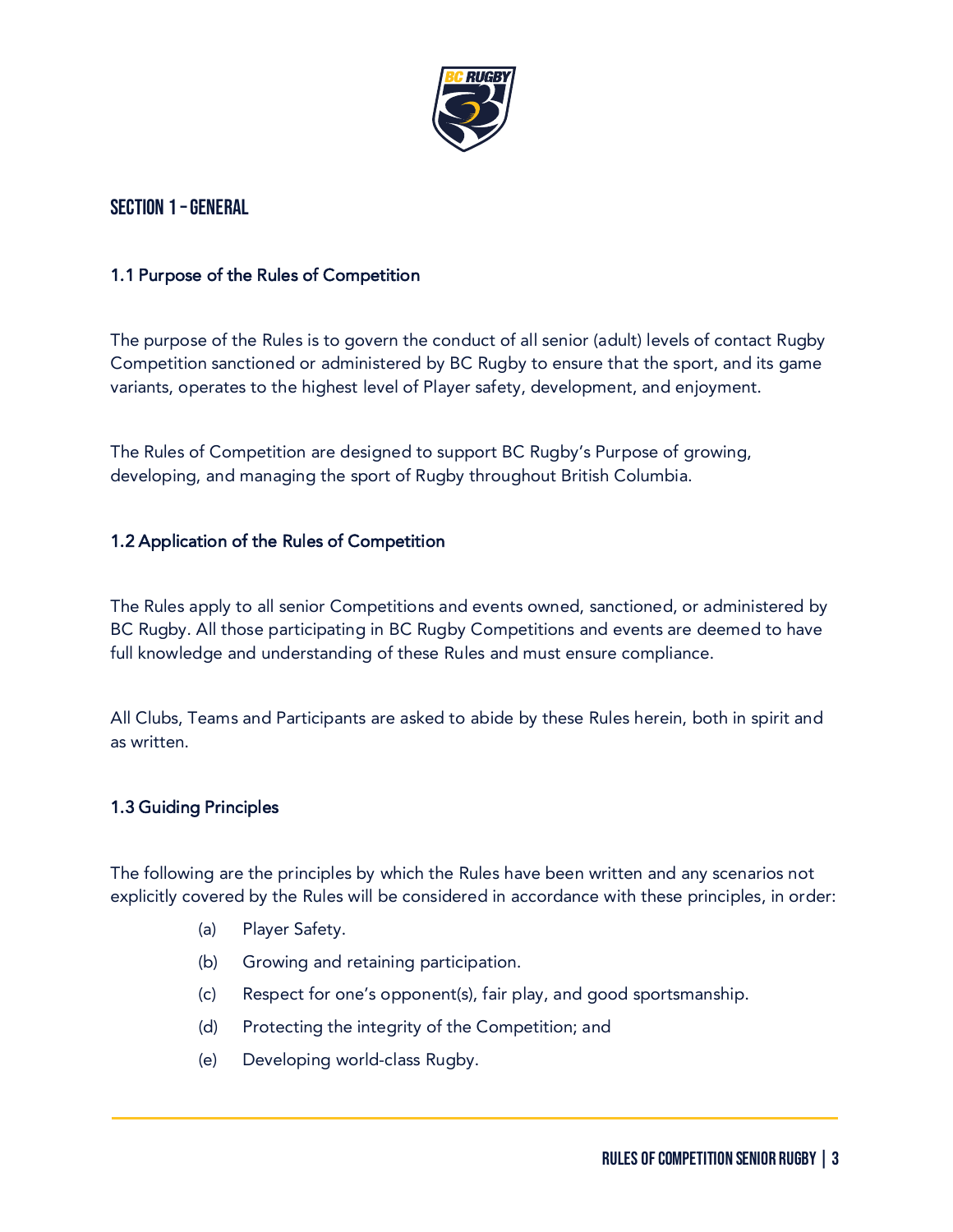

All Clubs, Teams and Participants are asked to abide by these guiding principles, both in spirit and as written.

# 1.4 Definitions

- (a) Academy any invite-only, fully-funded program for the development of elite athletes.
- (b) Age-grade as a prefix to a Competition, Division or event indicates participation is determined by a birth year, age range or age limit.
- (c) BCRRS stands for the BC Rugby Referee Society and is the recognised body responsible for appointing Match Officials to Matches as requested by BC Rugby.
- (d) Capped Player a Player that has Played for his or her country in a senior Fifteens Rugby Test Match or a National Sevens Rugby Team at an Olympic or World Rugby Sevens Series tournament.
- (e) Carded Player a Player that is Senior Carded under Sport Canada's Athlete Assistance Program.
- (f) Club a Delegate Voting Member as defined by the BC Rugby Bylaws.
- (q) **Competition** a series of Matches held between two or more Teams in either fifteens, twelves, tens, sevens, or non-contact Rugby.
- (h) Competition Committee the operational Committee with delegated authority to support the CEO in managing BC Rugby's Competitions and referred to as the Committee in these Rules.
- (i) Contracted Player any Player that is currently under contract by Rugby Canada for any of their Senior National programs or any Player that has taken the field in the last 12 months representing a professional, top-tier rugby franchise (e.g., Major League Rugby, Top-14, Women's English Premier League).
- (j) Division a level of Competition, based on Age-grade, region or Teams' level of ability or motivation.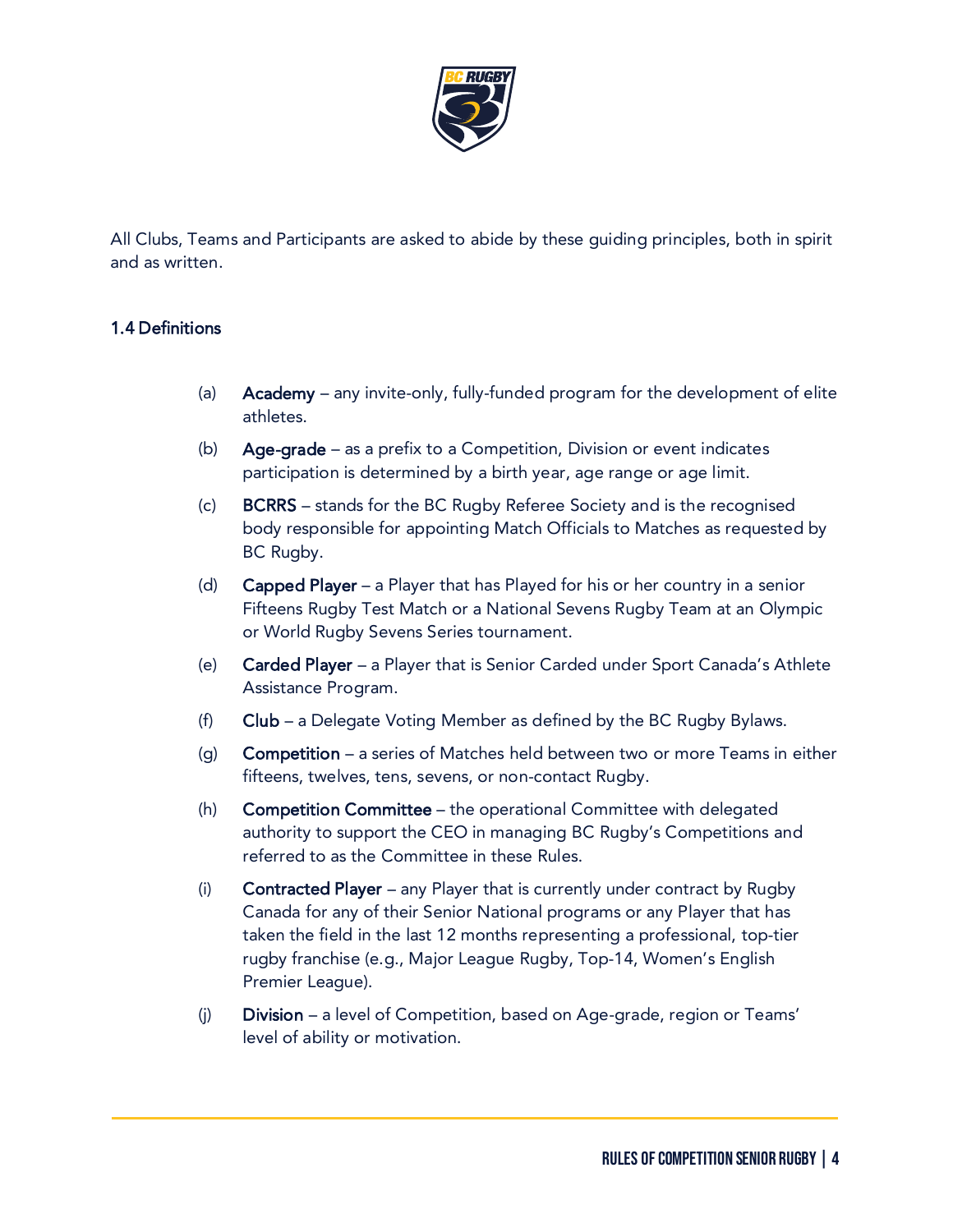

- (k) Exhibition Match any Rugby Match that is a 'one-off' Match and does not count towards any Competition standings or Player awards.
- (I) Fifteens Rugby the game of 15-a-side Rugby as defined by World Rugby.
- (m) Homegrown Player any Player that was registered with his or her Club more than 24 months prior to meeting the definition of Capped Player, Carded Player, or Contracted Player.
- (n) Import Player a Player that is not a citizen or permanent resident (or equivalent) of the country that their Club or Team is located within.
- (o) Junior Player a Player aged 18 years of age or younger.
- (p) Laws refers to the Laws of the Game as determined by World Rugby.
- (q)  $Loan the temporary movement of a Participant from one Club to another.$
- $(r)$  **Match** a scheduled game of Rugby.
- (s) Participant all and any person participating in BC Rugby sanctioned Competitions.
- (t) Play to take the field in a Match from either a starting or substitute position.
- (u) Player a person who Plays or is intended to Play in any Match.
- (v) Playoffs any knock-out Match where the winner progresses towards the Final or gold-medal Match.
- (w) Points Differential the quotient calculated by subtracting points scored against from the points scored for a Team.
- (x) Points Ratio the quotient obtained by dividing the number of Matches Played into the points accrued, including bonus points if awarded.
- $(y)$  Provincial Player any Player that has represented BC Rugby within the last 24 months.
- (z) Roster the list of named Players to a Team for a Match in accordance with these Rules.
- (aa) Senior Player a Player that is aged 19 years or older.
- (bb) Sevens Rugby the game of 7-a-side Rugby as defined by World Rugby.
- (cc) Team as defined by BC Rugby bylaws.
- (dd) Tens Rugby the game of 10-a-side Rugby as defined by World Rugby.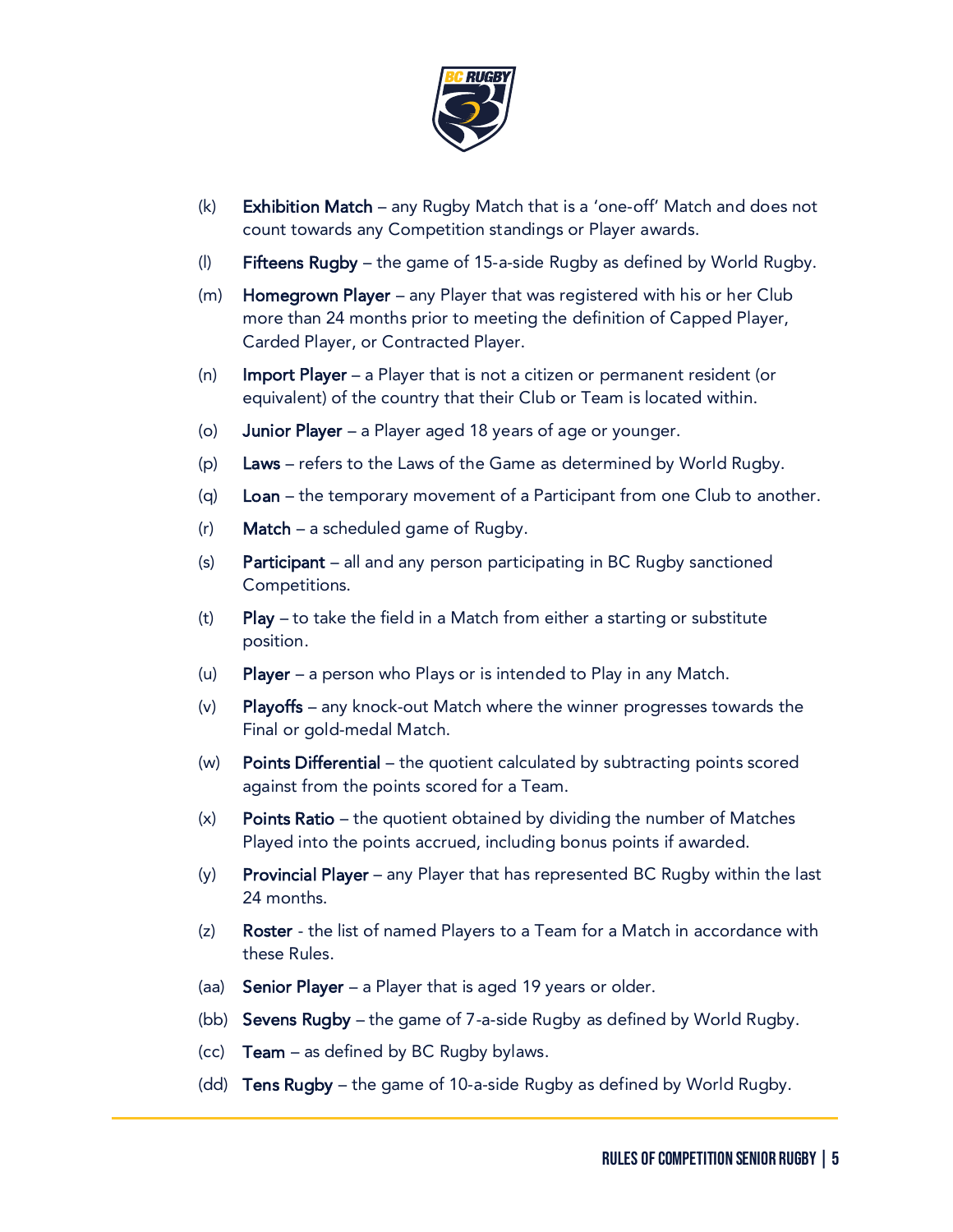

- (ee) Therapist an individual responsible for the prevention, identification, management, treatment, and rehabilitation of sport injuries.
- (ff) **Transfer** a permanent move, for the remainder of a Player's annual membership, of a Player from one Club to another.
- (gg) Twelves Rugby the game of 12-a-side Rugby as defined by World Rugby.
- (hh) Working Group a group appointed by the CEO who supports the Competitions & Events Committee through a delegated ad hoc project, event, or Competition.

#### 1.5 Amendments to the Rules of Competition

The Rules of Competition may be amended from time to time by the CEO or the Competitions Committee. Material changes must be approved by the Board.

# Section 2 –Senior Competitions

# 2.1 Objectives

The stated objectives of Senior Competitions in BC are:

- (a) Support the growth and development of rugby in BC, across genders and ages.
- (b) Provide the quality and quantity of playing experiences to develop more BC Players to lead Canadian National Men's and Women's Teams to success; and
- (c) Support the growth and development of rugby at the Club, Regional, Provincial and National levels.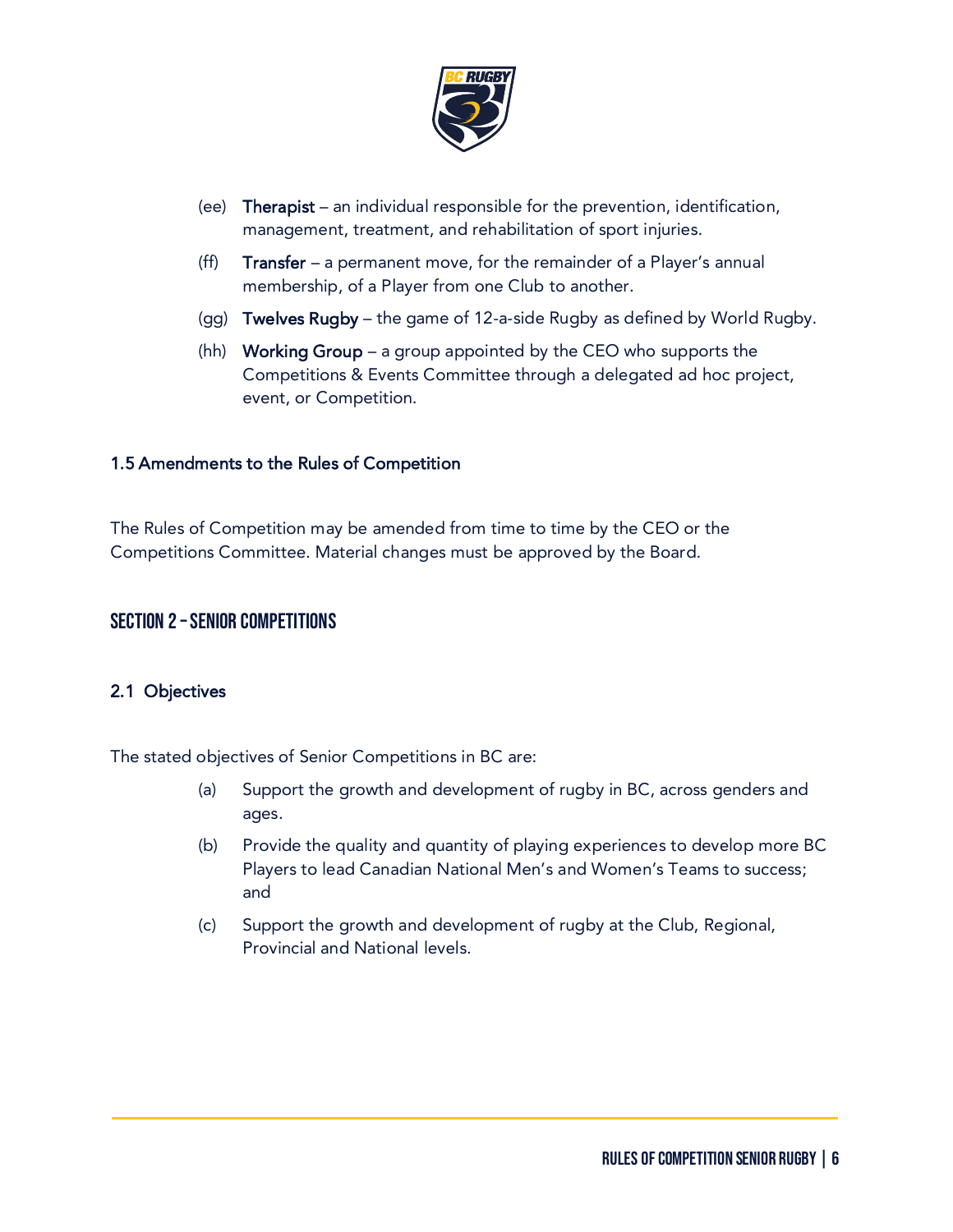

# 2.2 Provincial Competitions

Provincial Competitions provide a critical player pathway to representative opportunities with BC Rugby's Senior Men's and Women's XVs Teams.

- (a) McKechnie Cup annual Competition open to entry from Senior Men's Academy Teams from a region of Clubs and a key component to the BC Rugby Senior Men's XVs Team selection policy.
- (b) Ruth Hellerud-Brown Cup annual Competition open to entry from Senior Women's Teams from a union or region of Clubs and a key component to the BC Rugby Senior Women's XVs Team selection policy.
- (c) Dunbar Keg annual Competition open to entry from Senior Men's Teams, consisting of Players aged 20 years old or younger, from a union or region of Clubs.
- (d) U23 Women's Cup annual Competition open to entry from Senior Women's Teams, consisting of Players aged 22 years old or younger, from a union or region of Clubs.

# 2.3 Clubs' Competitions

Clubs' Competitions underpin and sustain playing opportunities for players of all abilities and aspirations.

- (a) Men's Premier League annual Competition open to entry from Senior Men's Teams who provide a high-performance rugby program to develop players to the highest standard possible.
- (b) Women's Premier League annual Competition open to entry from Senior Women's Teams who provide a high-performance rugby program to develop players to the highest standard possible.
- (c) Men's Divisional Leagues annual Competitions open to entry from Senior Men's Teams with Divisions determined by quality of play, Age-grade, or geography.
- (d) Women's Divisional Leagues annual Competitions open to entry from Senior Women's Teams with Divisions determined by quality of play, Agegrade, or geography.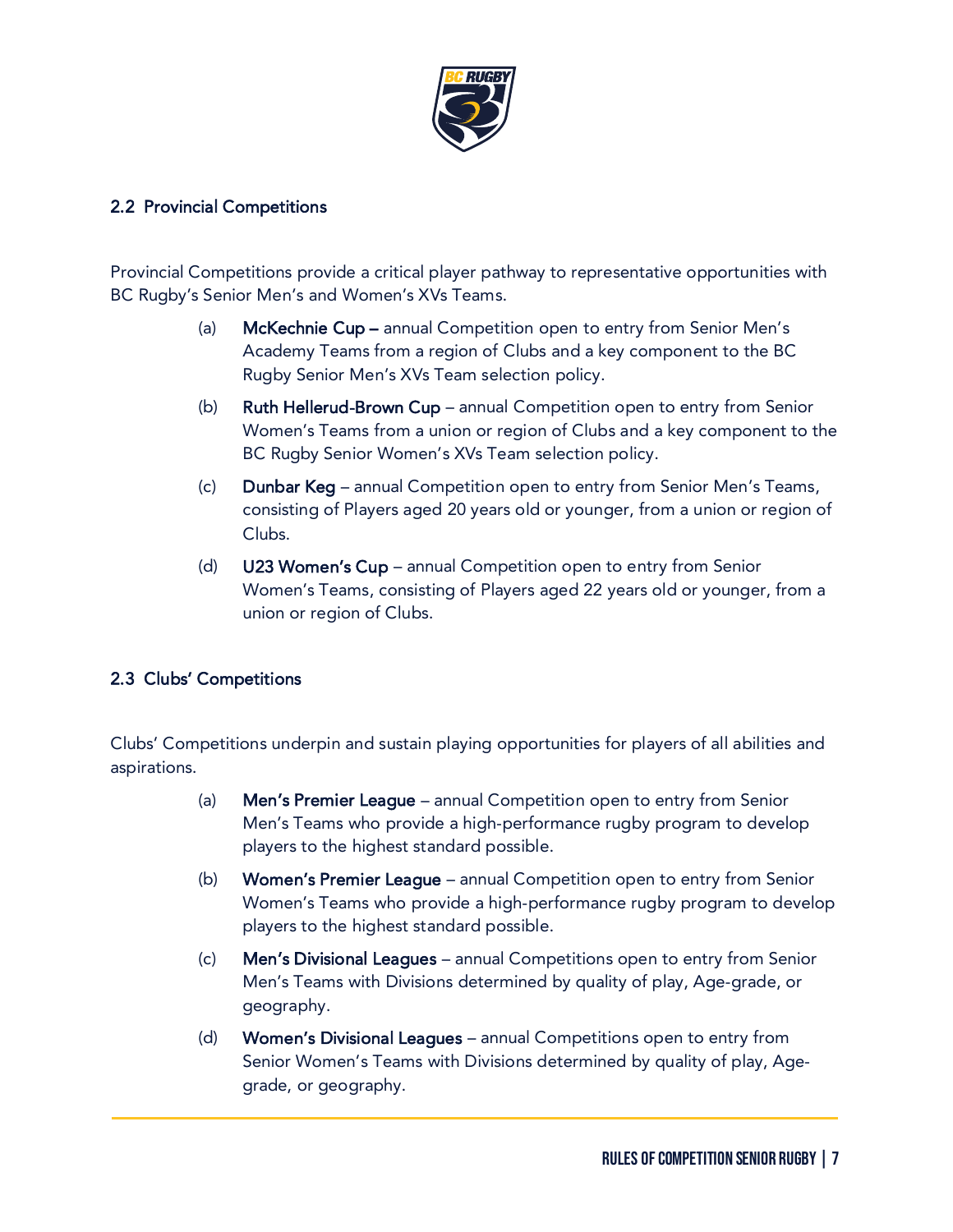

# 2.4 Other Competitions

- (a) Times Cup annual Competition open to entry from Senior Men's Teams, excluding Men's Premier League Teams, located in the Vancouver Island region.
- (b) Saratoga Cup annual Competition open to entry from Senior Men's Teams located in the Northern and Interior Regions. Invitations may be made to Senior Men's Teams located outside of these Regions.
- (c) Masters Leagues annual Competition adhering to Masters Law Variations and governed by Rules of Competitions for Masters Rugby.
- (e) Exhibition Matches irregular Matches arranged between two Teams, primarily utilised as supplements to another Competition or as preparation for a Competition to ensure Players access the number and quality of Matches desired.
- (f) Sevens Tournaments open competition from Senior Men's and Women's Teams, hosted by Member Clubs.

# 2.5 Calendar

Pending changes to better accommodate national level rugby or based on Clubs' or players' changing preferences, the following time frames will be followed:

- (a) Provincial Competitions all Provincial Competitions will be scheduled to compliment the relevant BC Rugby XVs Team Selection Policy and as best as possible facilitate participation from all Leagues.
- (b) Premier Leagues the Men's and Women's Premier Leagues will commence no earlier than the second weekend following the Labour Day statutory holiday and the Leagues Finals will take place on the first Saturday in May, within which time between 15 to 22 regular Matches will have been scheduled.
- (c) Divisional Leagues Divisional Leagues will commence no earlier than the weekend following the Labour Day statutory holiday and Leagues Finals will take place on the first Saturday in May. An exception is any Divisional league exclusively for Clubs located in the Interior or Northern Regions whereby Leagues may commence in April and conclude by August 31.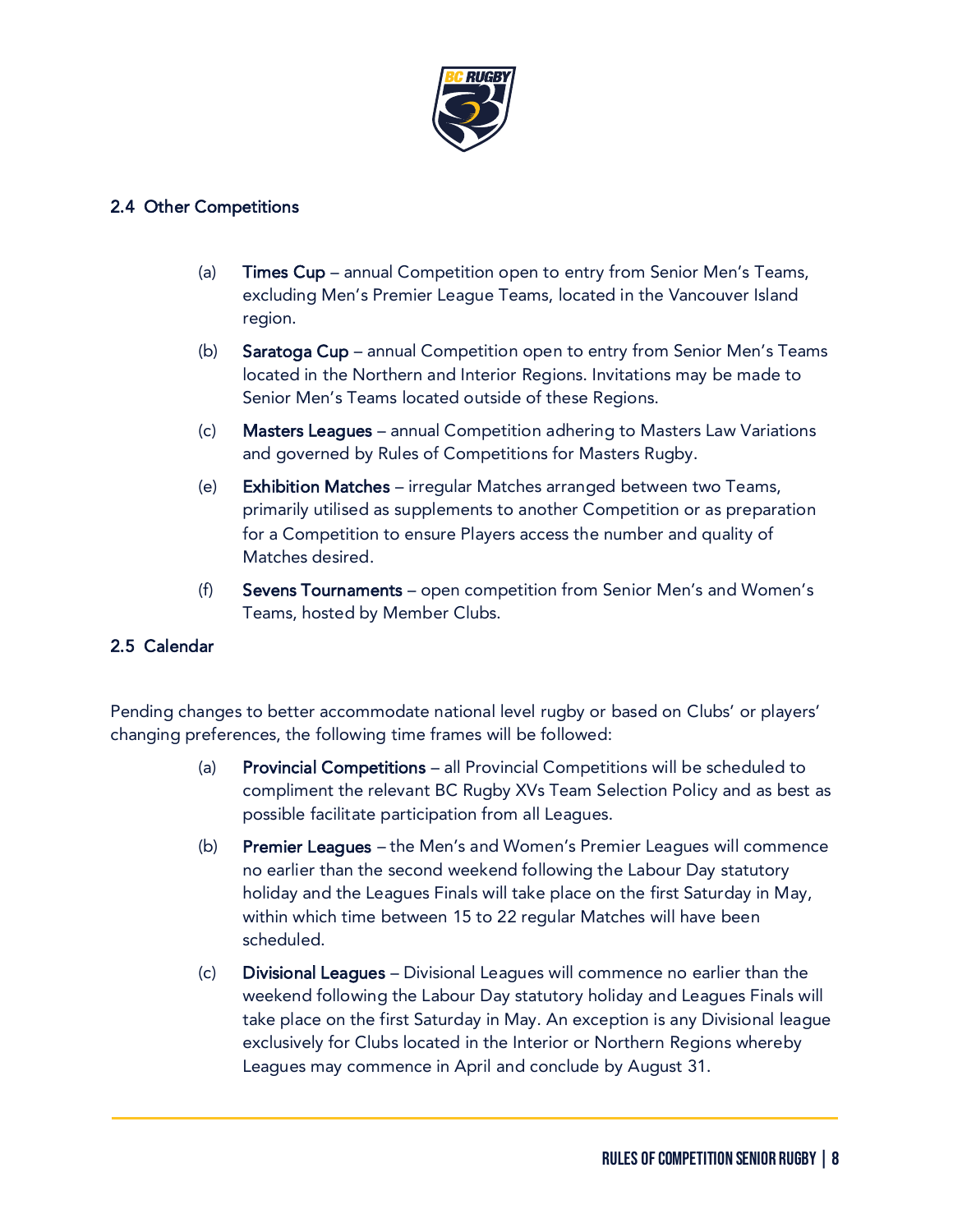

- (d) Sevens Series the Tournaments of the Sevens Series will be scheduled to take place outside of Premier and Divisional Leagues' season, excluding Interior or Northern Regions' Leagues.
- (e) Invitational, Exhibition & Other Competitions these may take place anytime, but consideration and priority should be given to any of the above.

# 2.6 Scheduling

The Competitions Committee shall be supported by the BC Rugby office who shall resource the drafting of schedules in accordance with 2.6 (b) for all Men's and Women's Premier Leagues, all Divisional Leagues as well as Provincial Competitions. All Provincial and Clubs' Competition schedules are to be approved by the Competitions Committee.

- (a) Provincial Competitions Provincial Competitions shall be scheduled with the aim to achieving the following objectives:
	- i. Schedule Provincial Competitions with the least amount of overlap with Club Competitions.
	- ii. Schedule Provincial Competitions to best support player development towards representative opportunities.
	- iii. Schedule Provincial Competitions when the greatest participation from all Leagues can be achieved.
- (b) Club Competitions Club Competitions shall be scheduled with the aim to achieving the following objectives:
	- i. Provide fairness in home/away scheduling and parity in Teams' travelling commitments.
	- ii. Schedule 'Club Days' where a Club has as many of their Teams as possible play at home.
	- iii. Provide 'bye' weekends for as many public holiday weekends as possible, not including make-up Matches.
	- iv. Consider special requests from participating Clubs; and,
	- v. Sustaining regional rugby and established rivalries.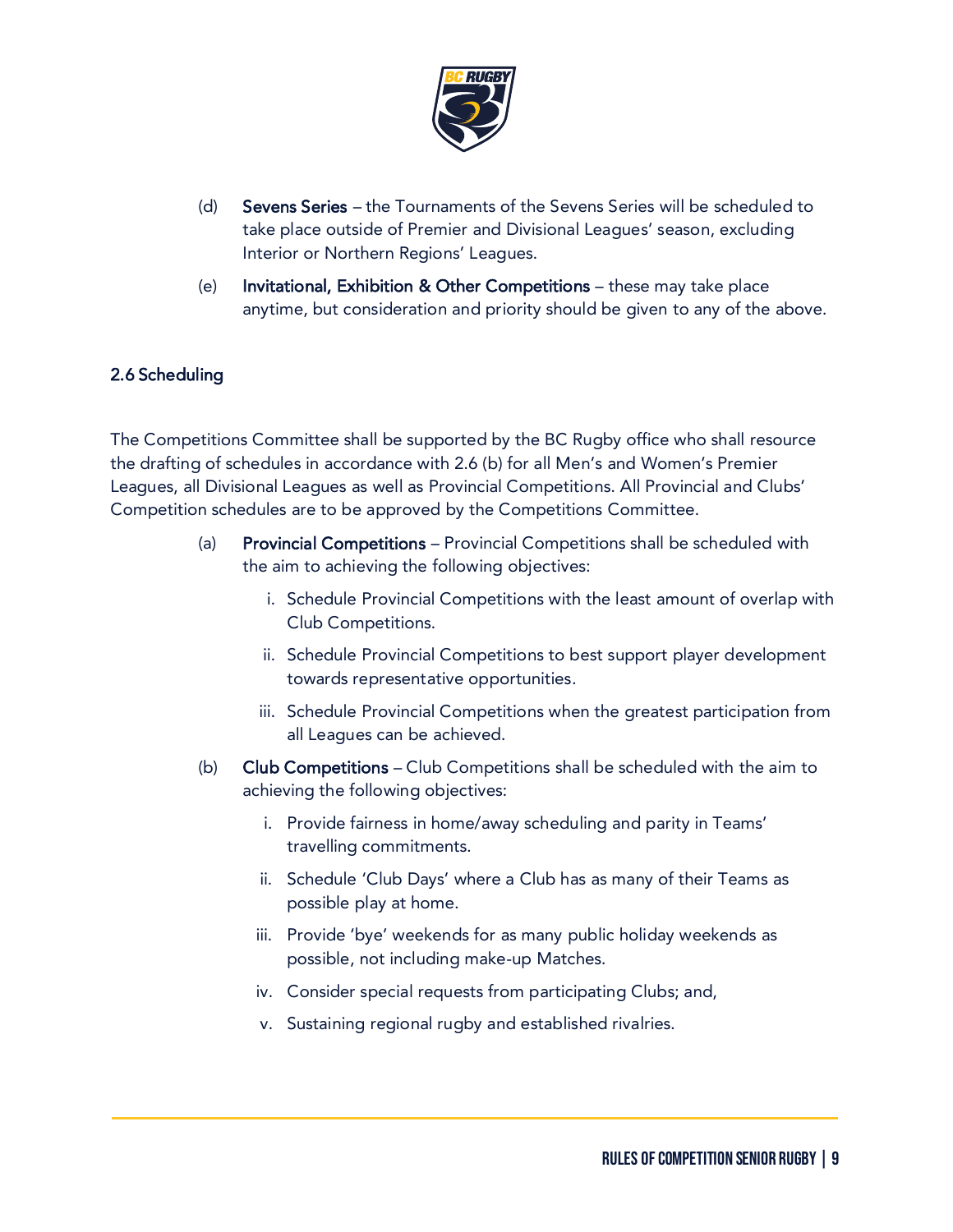

# 2.7 Kick-off Times

Kick-off times for Club Matches shall commence at the scheduled kick-off time unless otherwise agreed to by all relevant parties or due to exceptional circumstances as detailed in Section 5. In exceptional circumstances, the referee may delay the start of the Match. Any Team causing a delay to the scheduled kick-off time must notify their opponent as early as possible. Failure to do so may result in sanctions pursuant to Section 7.

- (a) Provincial Competitions kick-off times for any Provincial Competition shall be scheduled by the BC Rugby office.
- (b) Men's Premier League kick-off time for Saturday Men's Premier League Matches is 2.30pm
- (c) Women's Premier League kick-off time for Saturday Women's Premier League Matches is 12:45pm.
- (d) Men's Divisions kick-off times for Division One is 2:30pm on Saturdays or 12:45pm if the home team is also scheduled to host a Men's Premier League match. Division Two and below is 12:45pm with other consecutive Division Matches scheduled in accordance with Section 2.7 (f).
- (e) Women's Divisions kick-off time for Division One is 12:45pm on Saturdays or 11:15am if the home team is also scheduled to host a Women's Premier League match. Division Two will kick off at 11:15am on Saturdays.
- (f) Consecutive Matches it is required that kick-off times for Matches on the same playing field be scheduled at least 1hr and 30mins for Fifteens Rugby Matches or 60mins if an earlier Match has a shorter running time. If an earlier Match fails to start as scheduled, then that Match must be reduced in length for each half of the Match so that the Match will finish within the allotted duration or at least five minutes before the next Match is scheduled to kickoff. However, if both Teams and the allocated officials agree, then the second Match may start later to allow the full duration of the earlier Match to be Played.
- (g) Schedule clashes if circumstances lead to a clash of kick off times on one field, and Teams are unable to come to mutual agreement, the issue will be deferred to the Competitions Committee who may determine how best to adjust the schedule.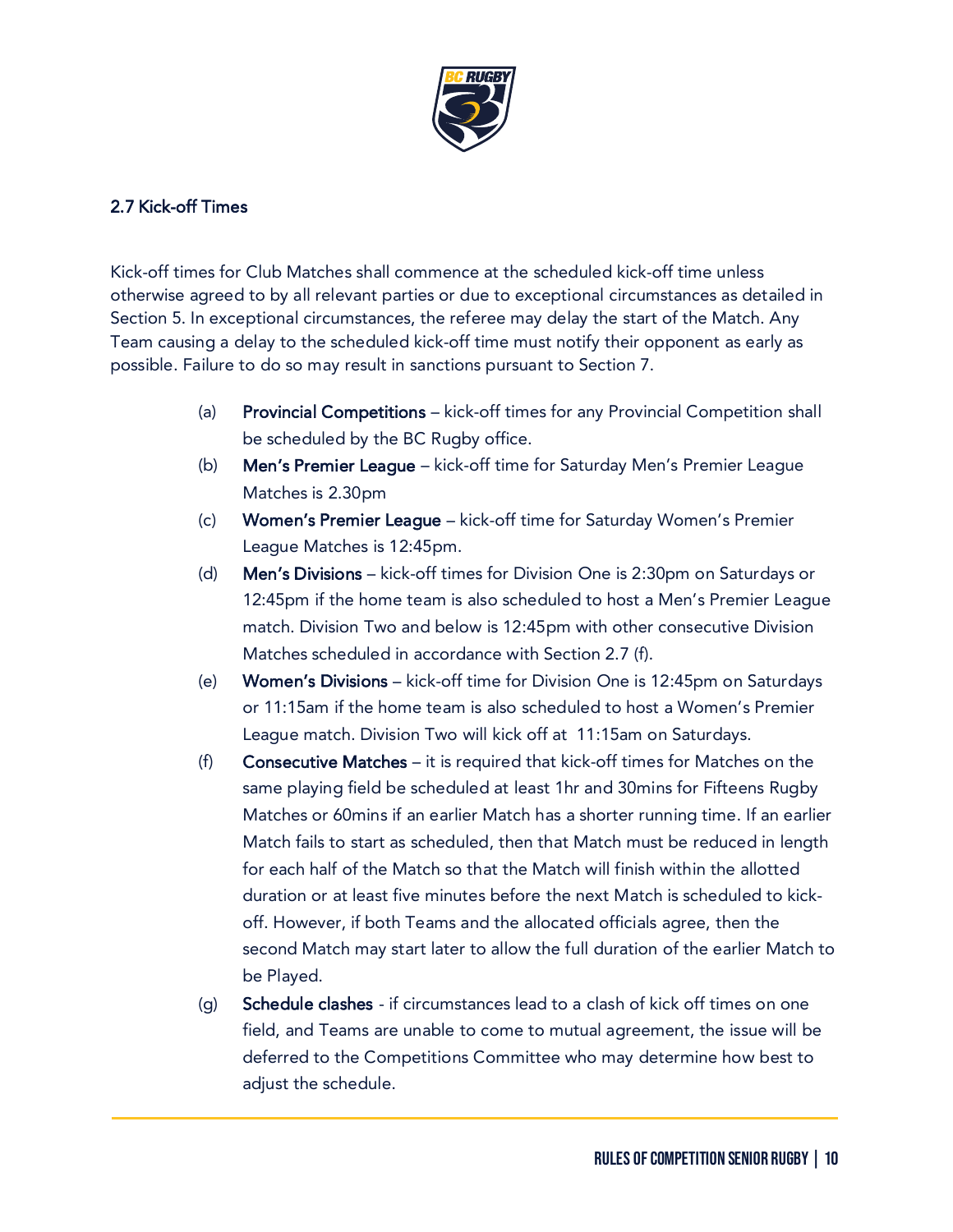

# SECTION 3 - TEAM ELIGIBILITY

#### 3.1 Senior Competitions

Unless otherwise stated, BC Rugby Senior Competitions shall be open to all Teams that satisfy the rules of voting membership of BC Rugby and Rugby Canada or their relevant Member Union as recognised by Rugby Canada or World Rugby.

For any Team that will host any Match of a Competition, that Team must have access to satisfactory facilities, both at home fields and any alternative fields. As minimum standards, Teams must ensure that home or alternative fields meet the following:

- (a) Field of Play any playing field must continuously meet World Rugby's Law 1 including all lines and markings on the field and flag posts and, if an artificial turf field, must comply with World Rugby's Regulation 22;
- (b) Goal Posts throughout any Match, goal posts are padded to a height of not less of 1.5 metres;
- (c) Facilities any home or main field must have access to potable water and at least one usable toilet within 250 metres. For all Men's and Women's Premier League Matches, the main field must also have changing and shower facilities within 250 metres.
- (d) Spectator restraints For all Men's and Women's Premier League Matches and when more than 50 spectators are in attendance of a Match, appropriate restraints are in place to keep spectators at least two metres back from the touch lines and/or dead ball lines. No aspect of the restraints should themselves be a potential source of injury to players or others.

# 3.2 Provincial Competitions

(a) Number of Teams – a maximum of four Teams may be permitted entry into each Provincial Competition.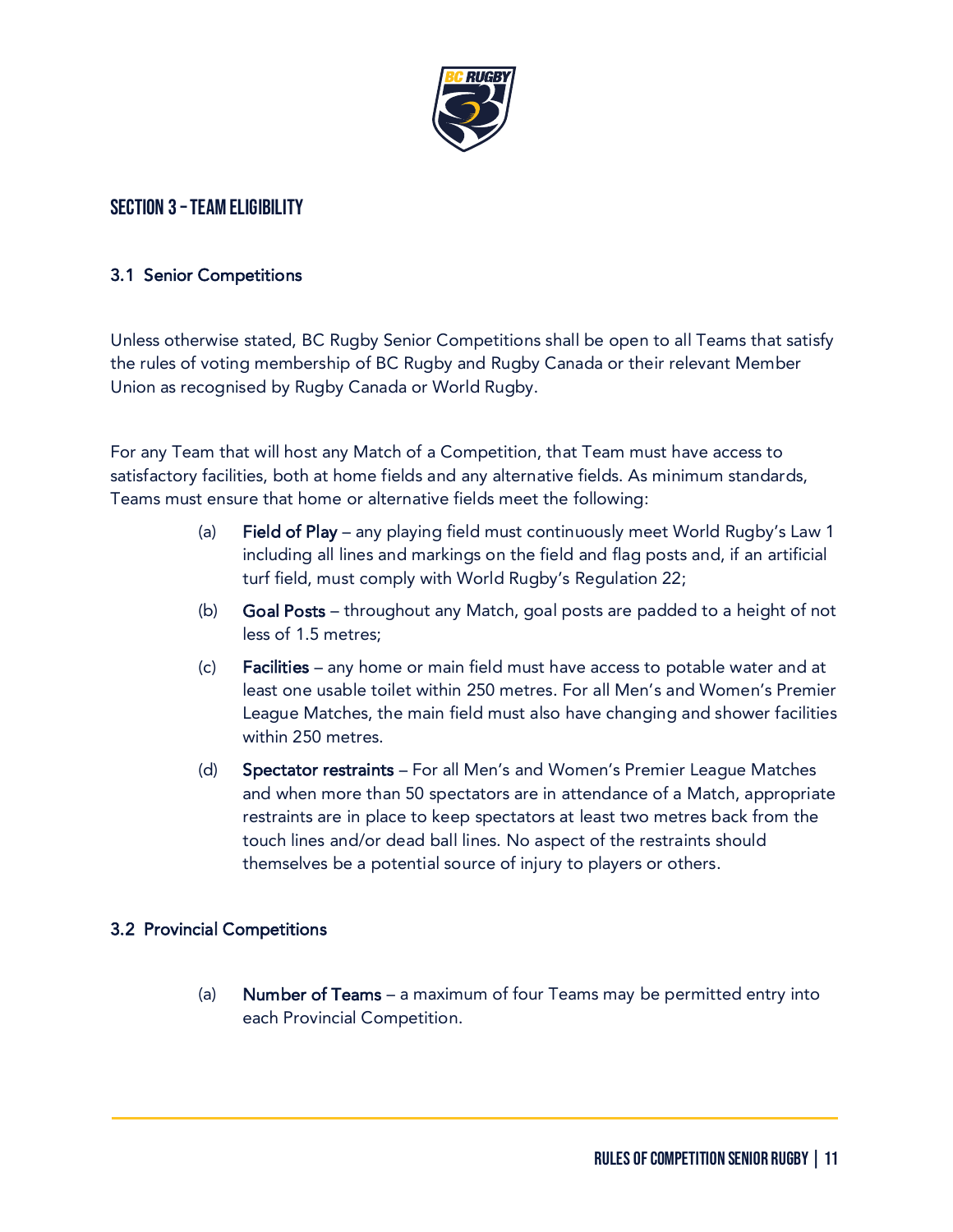

- (b) Conditions for Entry only BC Rugby Delegate Voting or Affiliate Members in good standing may enter Teams that meet the following pre-requisites each season:
	- i. Each Team must have a Head Coach that is registered and, as a minimum, holds NCCP Introduction to Competition (Certified) / World Rugby Level 2 certification.
	- ii. Each Team must have an Assistant Coach that is registered and, as a minimum, is trained in NCCP Introduction to Competition (Trained) / World Rugby Level 1.
	- iii. Each Team must have an appointed Therapist that is registered and holds a relevant healthcare qualification as well as certification in World Rugby Concussion Management for Doctors and Healthcare Professionals.
	- iv. Each Team must have a Manager that is registered and holds current certification in World Rugby's Concussion Management for the General Public.
- (c) Entry Process the Competitions Committee shall provide written invitation to regional representatives, who will have one month to written acceptance to compete and include details of all invited Teams' compliance with Section 3.2 (b).

# 3.3 Clubs' Competitions

- (a) Number of Teams a minimum of four Teams and a maximum of 12 Teams may be permitted entry into a Division or pool of a Clubs' Competition. Exceptions can be approved by the Committee for Teams that are not participating in Playoffs.
- (b) Divisions of Competition BC Rugby shall clearly communicate all available Divisions for each season and Clubs should determine the most appropriate and sustainable Division for each Team.
- (c) Conditions for entry BC Rugby Clubs' Competitions are open to all Clubs that are Delegate Voting Members of BC Rugby in good standing or Clubs outside of British Columbia that satisfy the rules of membership of the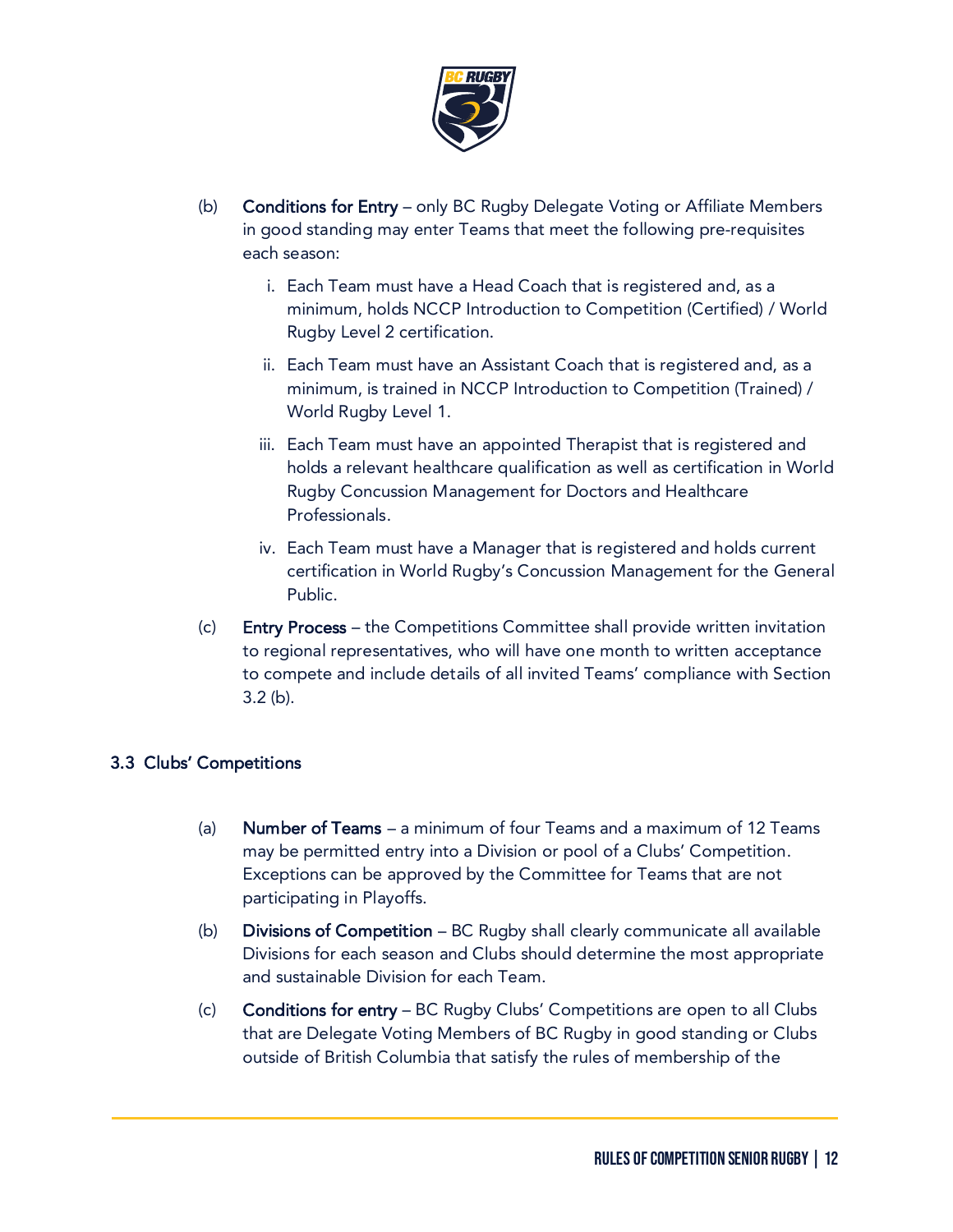

relevant Member Union recognized by Rugby Canada or World Rugby. Each Club must have:

- i. At least one named Coach that is registered and, as a minimum, is trained in NCCP Introduction to Competition / World Rugby Level 1 certification; and
- ii. At least one named Therapist that is registered and holds a relevant healthcare qualification as well as certification in World Rugby's Concussion Management for Doctors and Healthcare Professionals.
- (d) Combined entries Two Clubs may combine to enter a Team in Division Two or lower Club Competition, with that Team demonstrating compliance with all applicable Rules. Furthermore, both Clubs must be in good standing with BC Rugby.
- (e) Declaration of Entry any Club or Team wishing to enter a BC Rugby sanctioned Competition is required to declare their participation in writing by the set deadline. Declarations made after the deadline may be accepted by the Committee after considering the impact on the relevant Division(s), those Teams already declared and the circumstances that lead to a late declaration.
- (f) Acceptance Procedure  $-$  if the minimum number of Teams has been met, then all Teams that satisfy the requirements of Section 3.3 (c), declaration deadlines and pay all relevant fees will automatically be accepted into the requested Competition or Division. However, if more eligible Teams apply to one Division than the maximum permitted, then the Committee has the authority to move a Team up or down to ensure a level Playing field within a Division and/or as many Divisions as possible are viable. The Committee shall consider potential impact to Team, Club and Leagues, and are encouraged to open dialogue with the potential impacted parties to support the Committee's decision making.

# 3.4 Men's Premier League

- (a) **Number of Teams** a maximum of 12 Clubs may be permitted entry.
- (b) Conditions for Entry only Clubs that are BC Rugby Delegate Voting Members in good standing and that meet the following pre-requisites will be permitted entry each season: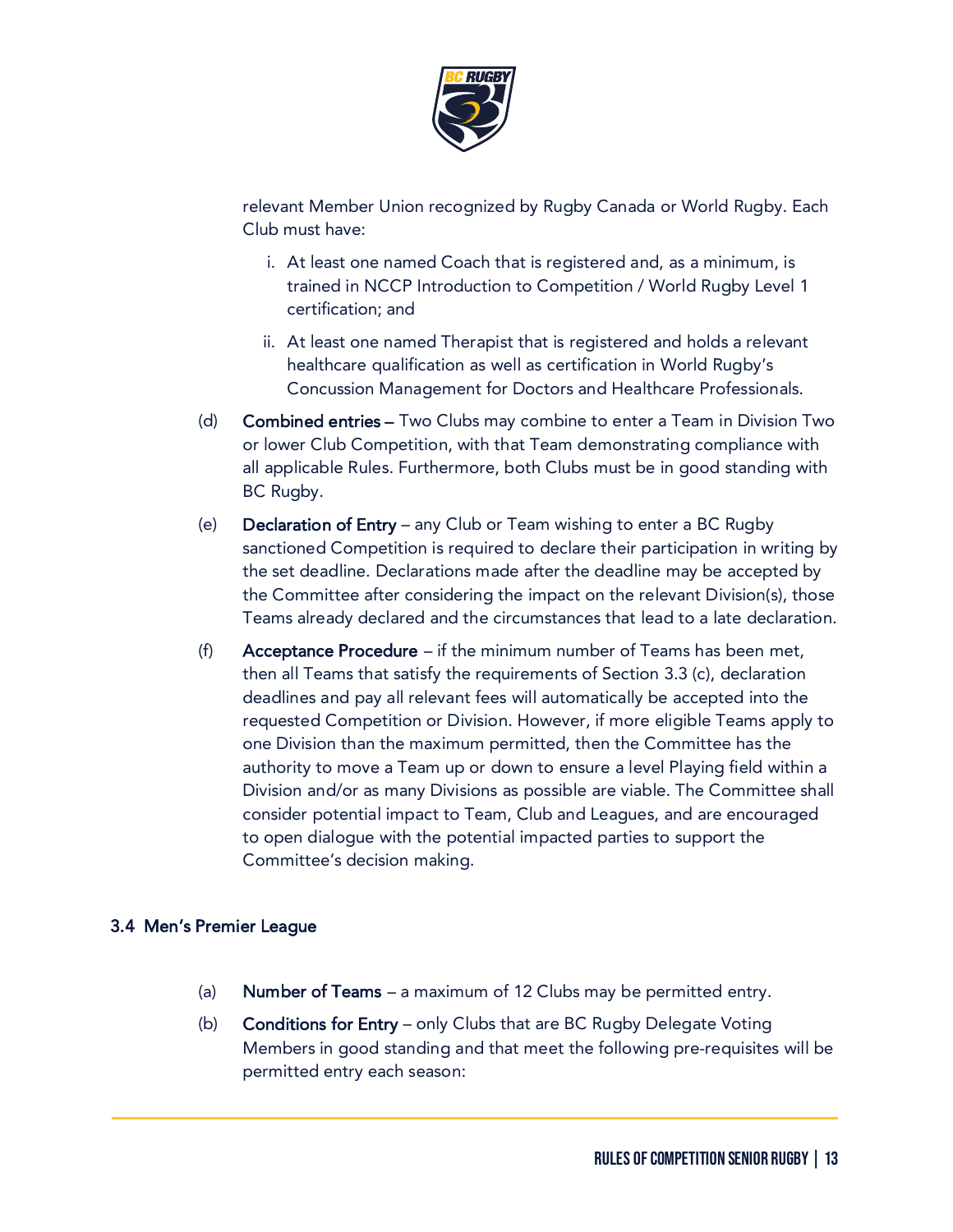

- i. A Club must enter and compete in Men's Premier League and Men's Division 1, as a minimum;
- ii. A Club must be prepared to fulfil all Matches for both Teams in Men's Premier League and Men's Division 1;
- iii. Any new Club wishing to enter the Men's Premier League must have run two men's teams for the previous two seasons, without recording any defaults for their highest division team;
- iv. A Premier Team must have an appointed Head Coach that is registered and, as a minimum, be certified in NCCP Introduction to Competition/World Rugby Level 2;
- v. Each Team must have an appointed Therapist that is registered and holds a relevant healthcare qualification as well as certification in World Rugby Concussion Management for Doctors and Healthcare Professionals.
- vi. A Club competing within the Men's Premier League must meet the Conditions for Entry throughout the season and fulfil the Premier League and Men's Division 1 schedule, in its entirety. Failure to do will be penalised as detailed in Section 7 as well as risk Team Eligibility for Playoffs as detailed in Section 6.
- $(c)$  Exemptions to the Conditions for Entry a Team or Academy funded by Rugby Canada, in support of Rugby Canada's National Senior Men's Fifteens Team, may enter the Men's Premier League without meeting the required number of additional Teams as outlined in 3.4 (b) i. The Team will not be restricted on the number of Capped, Carded or Contracted Players but is not permitted any Import Players.
- (d) Application Process any Club wishing to enter the Men's Premier League must provide a written application by the advertised deadline. Applications must include supporting documentation with respect to the requirements set out in Section 3.4 (b) and details of the Club' compliance with Section 3.1 (a) and (c).
- (e) Acceptance Procedure Applications that meet the entry of requirements will be invited to participate in the Men's Premier League for the forthcoming season.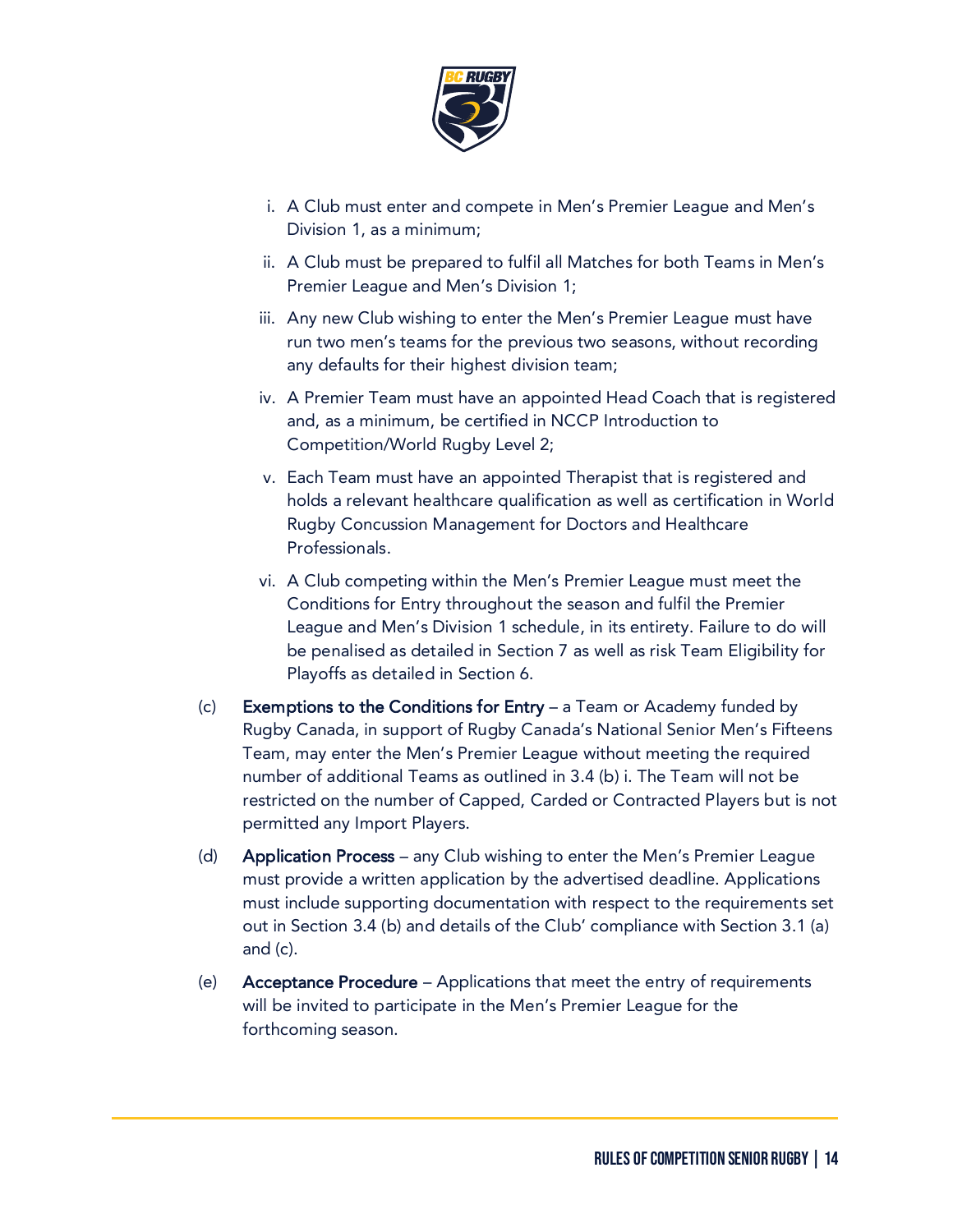

#### 3.5 Women's Premier League

- (a) **Number of Teams** a maximum of 8 Clubs may be permitted entry.
- (b) Conditions of Entry only Clubs that are BC Rugby Delegate Voting Members in good standing and that meet the following pre-requisites will be permitted entry each season:
	- i. A Club must be prepared to fulfil all Matches;
	- ii. A Premier Team must have an appointed Head Coach that is registered and, as a minimum, hold certification in NCCP Introduction to Competition/World Rugby Level 2;
	- iii. The Team must have an appointed Therapist that is registered and holds a relevant healthcare qualification as well as certification in World Rugby's Concussion Management for Doctors and Healthcare Professionals.
	- iv. A Club competing within the Women's Premier League must meet the Conditions for Entry throughout the season and fulfil the Premier League schedule in its entirety. Failure to do will be penalised as detailed in Section 7 as well as risk Team Eligibility for Playoffs as detailed in Section 6.
- (c) Application Process any Club wishing to enter the Women's Premier League must provide a written application with supporting documentation by the advertised deadline. Applications must include supporting documentation with respect to the requirements set out in Section 3.5 (b) and details of the Club's compliance with Section 3.1 (a) and (c).
- (d) Acceptance Procedure the Competition & Events Committee shall assess all applications based on each applicants' evidenced ability to meet all conditions of entry as detailed in Section 3.5 (b). If further distinction between applications is required, then the Committee shall assess each application based on previous season's performance, number of registered Players in current and past two seasons and standard of home field and facilities. All Teams that meet the Conditions of Entry, application deadlines and pay all relevant fees shall be accepted into the upcoming Women's Premier League. If more Clubs apply than the number of Teams permitted as per Section 3.4 (a), then the Committee shall make a recommendation on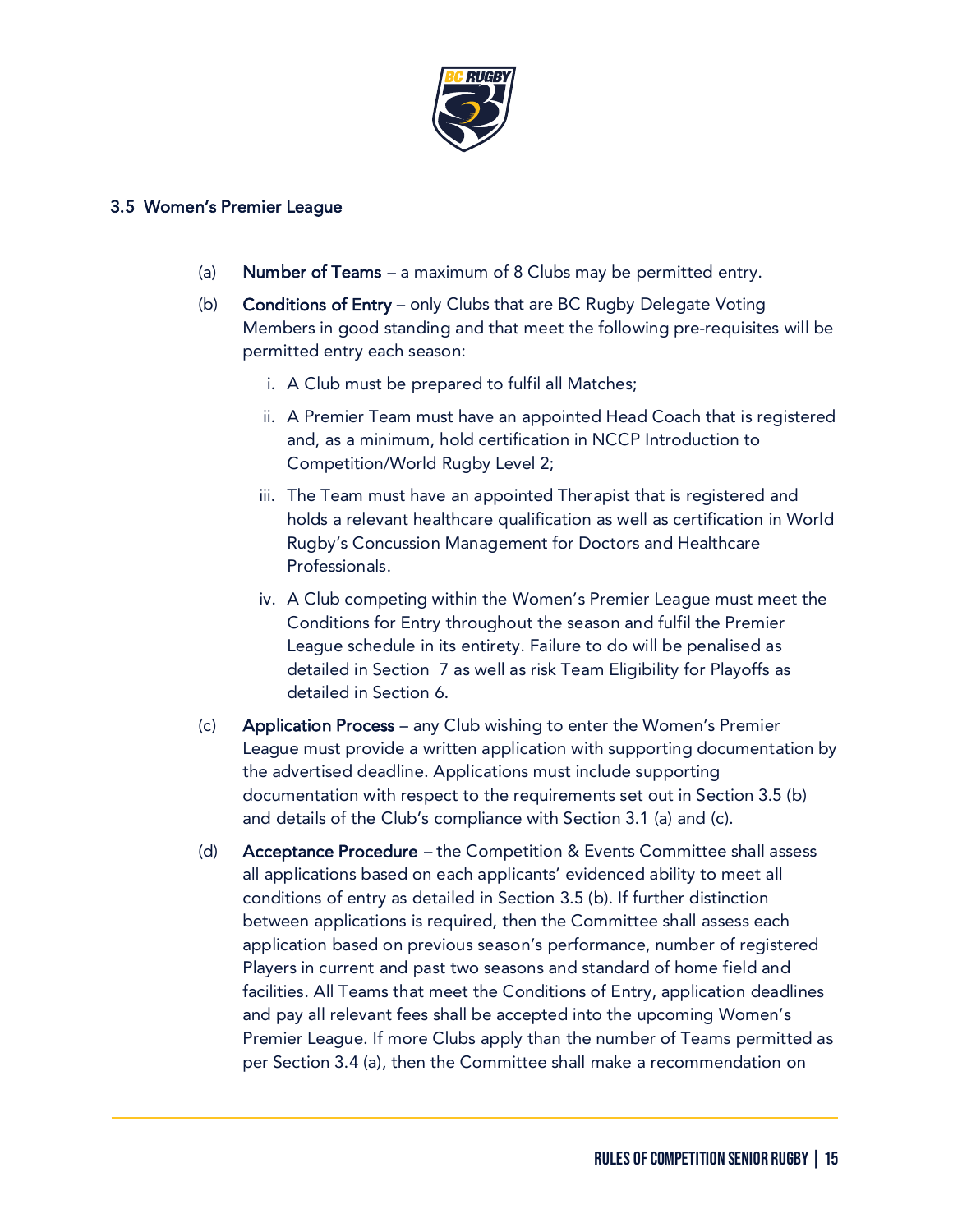

which Clubs should be permitted entry, including their reasoning, to the Board for their approval.

# Section 4 –Player Eligibility

# 4.1 All Senior Competitions

- (a) Registration all Players must be registered with the competing Club or Academy, and therefore insured, prior to Playing in any Match, unless loaned in accordance with 4.3 (d).
- (b) Age a Player's age is determined as at December 31 in the year that the first Match of a Competition takes place (i.e. birth year). Players aged 19 and older are eligible to Play without restriction. Players aged 18 years are eligible to Play but are subject to World Rugby's U19 Variations. Players aged 17 years must apply for exemption as detailed in Section 8 and, assuming approval, are subject to World Rugby's U19 Variations. Players aged 18 or 17 years of age are not permitted to play in the front row. No player aged 16 or younger is permitted to play in any Senior Competition.
- (c) Return to Play Protocol if any player has sustained an injury, including a suspected concussion, they are not permitted to play unless they have successfully completed World Rugby's Return to Play protocols.
- (d) Front Row eligibility to Play in these positions requires that such Players be suitably trained and experienced. In accordance with the Laws, it is essential that any scrum in which one or more front row Players lack this training and experience be depowered.

# 4.2 Provincial Competitions

For all Provincial Competitions, a Player must be a citizen or permanent resident of Canada and must also either be a current resident of or born in British Columbia.

Additional Player eligibility requirements are in place for the following Competitions: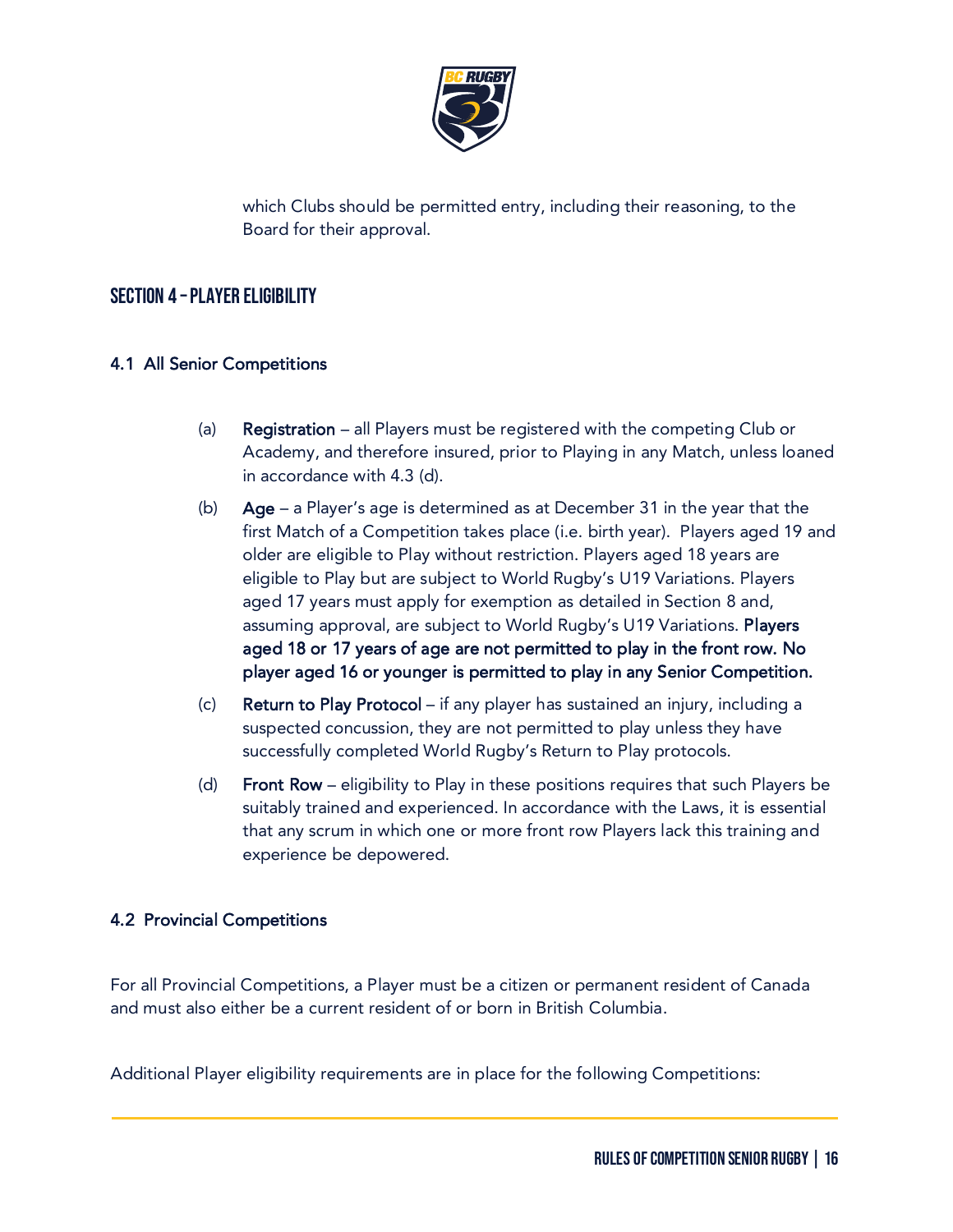

- (a) McKechnie Cup, Men's Competition– open to all Senior Players.
- (b) Ruth Hellerud-Brown Cup, Women's Competition open to all Senior Players.
- (c) Dunbar Keg, Men's Competition open to all Players aged between 18 and 20 years of age. Age will be determined relative to the year that the final Dunbar Keg Match is taking place. A Team may apply for and be granted an exemption for named over-age Player or Player aged 17 years old in accordance with Section 8.
- (d) U23 Women's Cup open to all Players aged between 18 and 22 years of age. Age will be determined relative to the year that the final Cup Match is taking place. A Team may apply for and be granted an exemption for named over-age Player or Player aged 17 years old in accordance with Section 8.

# 4.3 Clubs' Competitions

- (a) Visitor Players a Player may be registered as a two-week visitor and must not Play more than three Fifteens or Tens Rugby Matches or two Sevens Rugby tournaments within that period. Except for a Sevens Rugby tournament, a visitor Player is not eligible for Playoffs.
- (b) Guest Players a Player may Play as a guest Player for another Club during an Exhibition Match without a formal transfer or loan, provided the Player is registered with his or her Club and in good standing with BC Rugby.
- (c) Player Transfers a Player may transfer to from one Club to another. A Player may complete up to two intra-Provincial transfers per season. To do so, the Player must be in good standing with their original Club and follow the process as detailed on bcrugby.com. If a transferred Player does not meet the eligibility requirements for Playoffs, then an exemption may be considered by the Committee.
- (d) Player Loans a Player may be loaned to one Club from another for a maximum of two regular season matches per loan agreement. A Player on loan may not play against the Club which is loaning the Player. To do so, both Clubs and the Player must agree the terms of the loan. This agreement must be in writing, detailing the training and matches the player is being loaned for and submitted to BC Rugby three weeks prior to the first match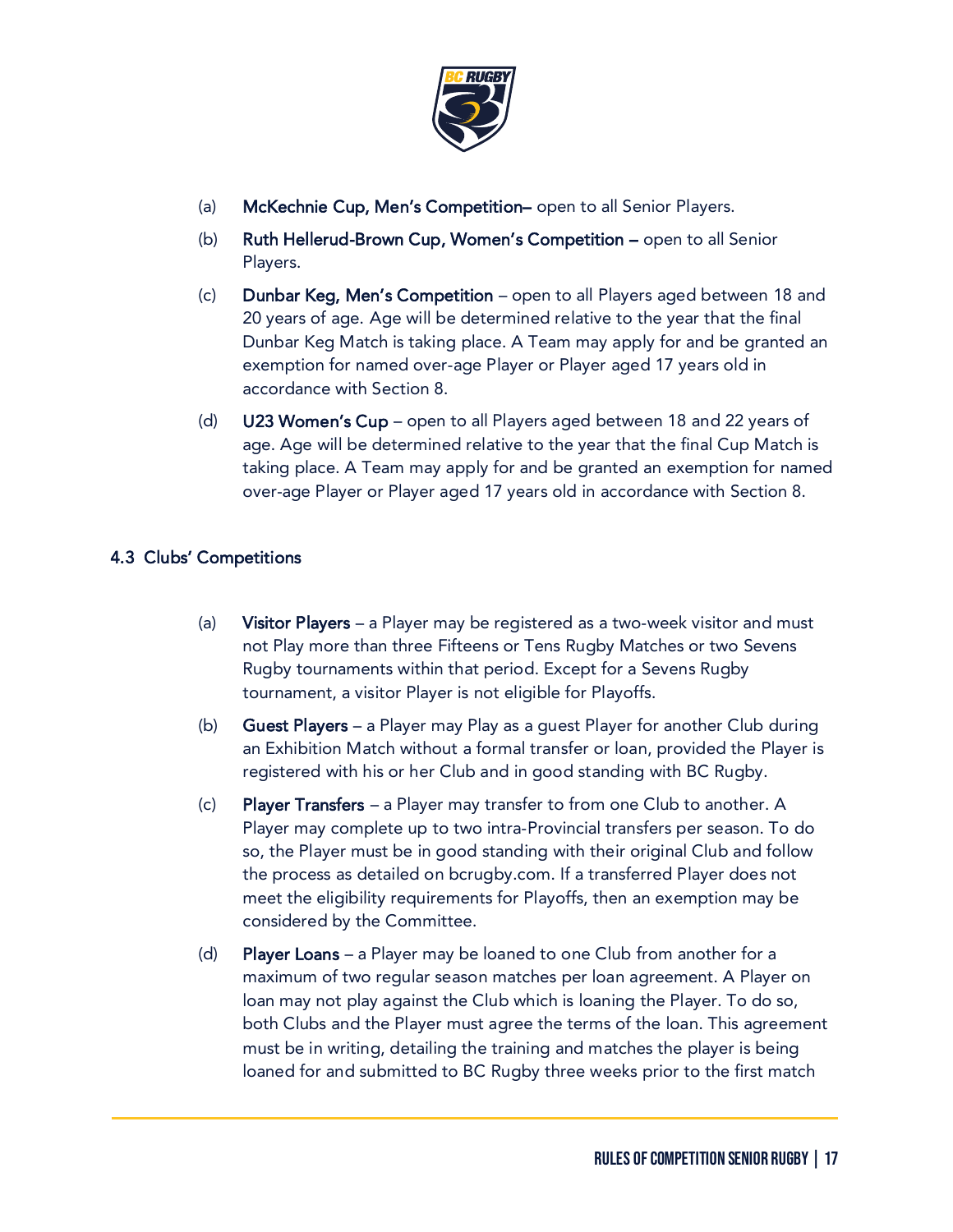

for approval by the Competitions Committee. This excludes the loaning of any player from a Rugby Canada funded team and the loaning of any player for any playoff match.

- (e) University Student a Player must satisfy U Sports' (formerly Canadian Interuniversity Sport) eligibility requirements to Play for any Team fielded by their University.
- (f) Multi-Team Clubs if a Club's higher Division Team has a bye or is not otherwise playing on the same weekend when that Club has a lower Division Team with a scheduled Match, then no Player who started for the higher Division Team in that Club in its most recent Match is eligible to start for the lower Division Team's Match. A maximum of three players who started for any higher Division Team for that Club in the higher Division Team's most recent Match are eligible to Play for the lower Division Team as reserves.
- (g) Capped, Carded & Contracted Players in Premier Leagues all Men's and Women's Premier League Teams are restricted to Playing no more than a total of five Capped Players, Carded Players, and Contracted Players on the roster, unless the Team has written confirmation of an exemption as described in Section 8. A Player's status will be determined as of September 1 and as of January 1.
- (h) Capped, Carded & Contracted Players in all other Leagues all Men's and Women's Teams in Division One and lower are restricted to Playing no more than a total of three Capped Players, Carded Players, and Contracted Players on the roster, unless the Team has written confirmation of an exemption as described in Section 8. A Player's status will be determined as of September 1 and as of January 1.
- (i) Women's Lowest Division Any Club with a higher division women's team, is not permitted any starting player from the higher division team to play in the lowest division on the same day. All Teams are not permitted to play any BC Bears Senior XVs Team Players in women's lowest division unless their Club only has one women's team.

# Section 5 - Match Conduct and Protocol

# 5.1 Endeavour to Play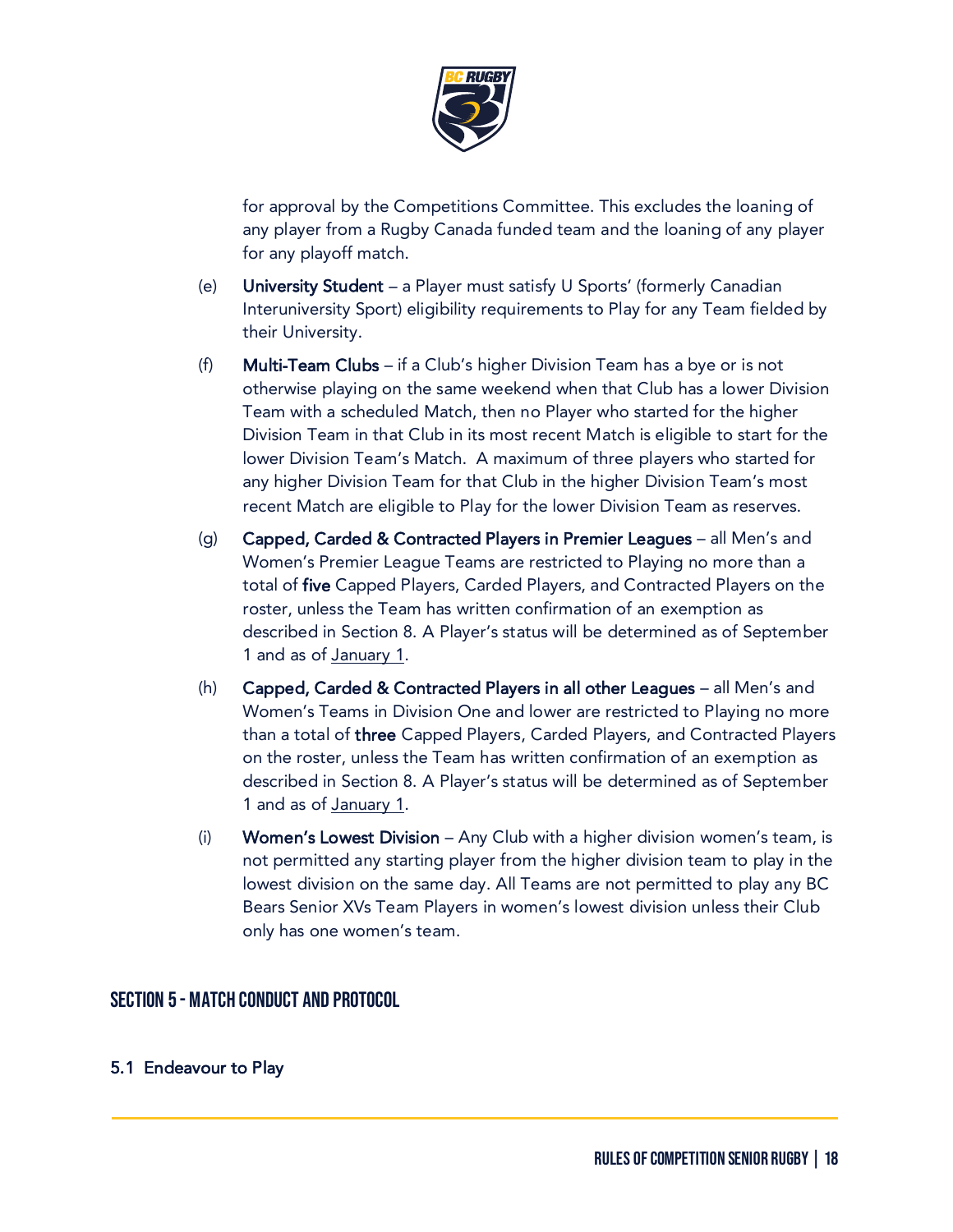

Clubs and Teams alike are expected to make all efforts to play each of their scheduled Matches. In the circumstances outlined below, Clubs must cancel, concede, or default Teams from the lowest Division upwards unless approved in writing by BC Rugby.

- (a) Reduced Numbers the following Club Competitions are permitted to reduce playing numbers and the result will stand if communicated at least 24hrs prior to the scheduled kick-off time. Both Teams MUST have the same number of players on the field.
	- i. Men's Division 1 and 2 14-a-side
	- ii. Women's Division 1 14-a-side
	- iii. Women's Division 2 –10-a-side
	- iv. Men's Division 3 –12-a-side
- (b) Cancellations the following circumstances may result in the cancellation of a Match and failure to reschedule and play this Match is without penalty:
	- i. Weather Conditions electrical storms and exceptionally poor weather conditions that jeopardise Player safety or make playing a Match impossible or near impossible.
	- ii. Field Closures home and alternative fields are closed within 24hrs of the scheduled kick-off time of the first scheduled Match. A Match will not be considered a cancellation if the opponent's home or alternative field is open and within 60km of the scheduled venue.
	- iii. Travel circumstances beyond control lead to travel being impossible or have delayed arrival beyond 45mins after the scheduled kick-off time.
	- iv. Other any other reasonably unforeseen, uncontrollable circumstance, including a significant number of Team personnel suffering from a communicable disease.
- (c) Conceding a win if a Team is unable to have a safe and compliant roster as detailed below but the Match still takes place, that Team will record a loss but incur no penalty:
	- i. Player Safety Lack of suitably trained and experienced Players available for the front row in accordance with Law 3.8 of the Game.
	- ii. Minimum Roster for Provincial Competitions & Premier Leagues A Team fails to field a player roster of at least 20 players.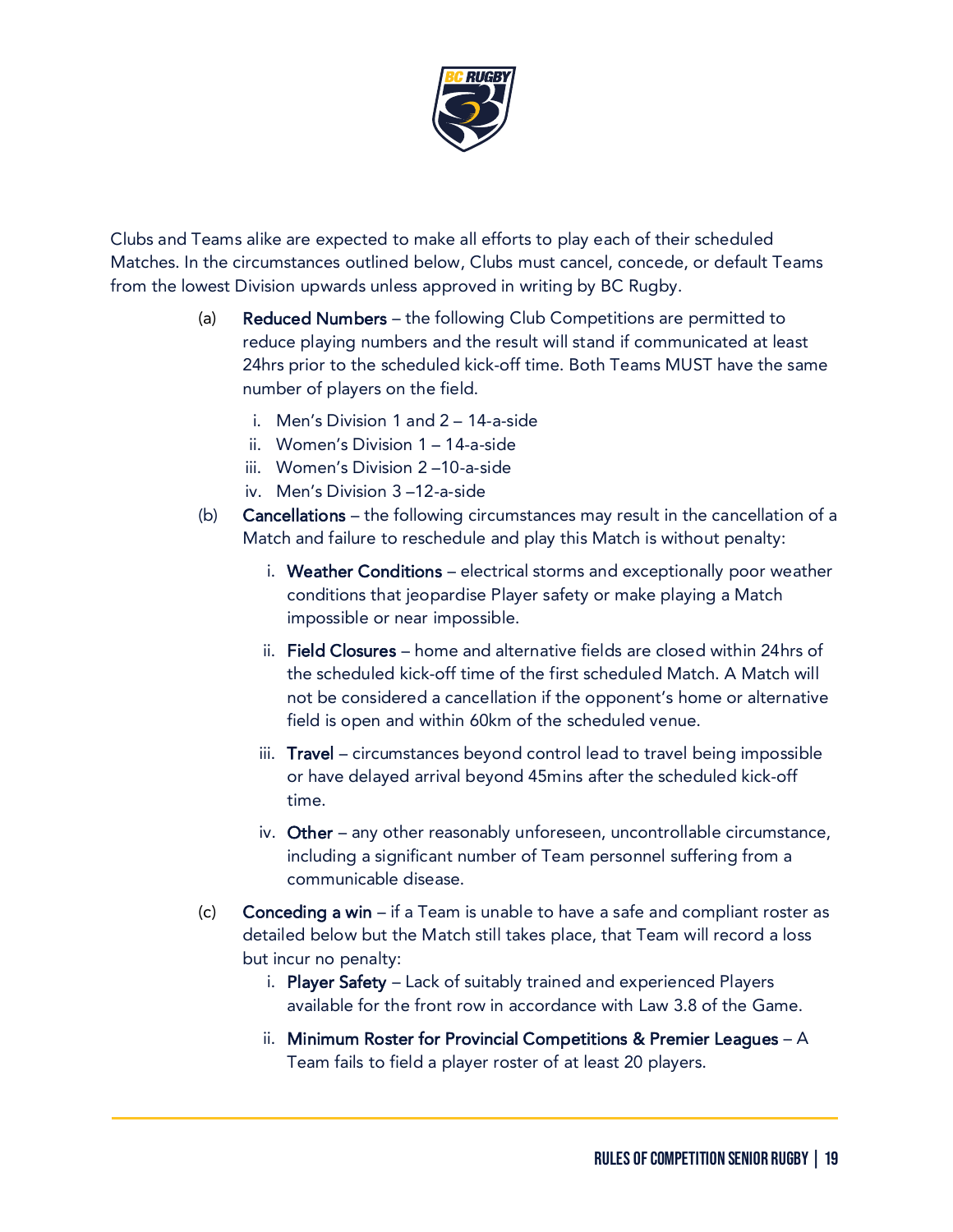

- iii. Minimum Roster for Clubs' Competitions A Team fails to field a player roster of at least 18 players. If the League permits 12-a-side matches, a conceded win will only be recorded if a Team fails to field a player roster of a least 15 players.
- iv. Minimum Roster for Sevens Competitions A Team fails to field a player roster of at least 10 players.
- v. Front Row Replacements and Depowered Scrums if a Team in a Men's or Women's Premier League Match does not nominate at least 5 suitably trained and experienced front row Players in their squad and the scrums must be depowered as a result, then that Team will record a loss.
- (d) Defaults the following circumstances will be treated as a defaulted Match:
	- i. Schedule Conflicts a Team that commits to another Competition, Tour or Exhibition Match within the BC Rugby Competition regular season and is unable to reschedule the Match.
	- ii. **Team Standings** a Team or Teams that fails to play a regular season Match to manipulate the final Team Standings of a Competition.
	- iii. Other if for any other reason a Team causes a Match to not take place and is unable to reschedule the Match.
- (e) Disputed Matches the following circumstances will be considered by the Committee upon notice from one of the impacted Clubs:
	- i. refusal to cooperate.
	- ii. failure to communicate.
	- iii. disputed result; and
	- iv. any other circumstances not covered by these Rules.

# 5.2 Schedule or Venue Changes

- (a) **The Committee** the Competitions  $\&$  Events Committee has the right to schedule make-up Matches and relocate venues that it deems necessary.
- (b) Right of the Home Club the Home Club has the right to relocate a Match to an approved alternative field if its home field is closed. The Home Club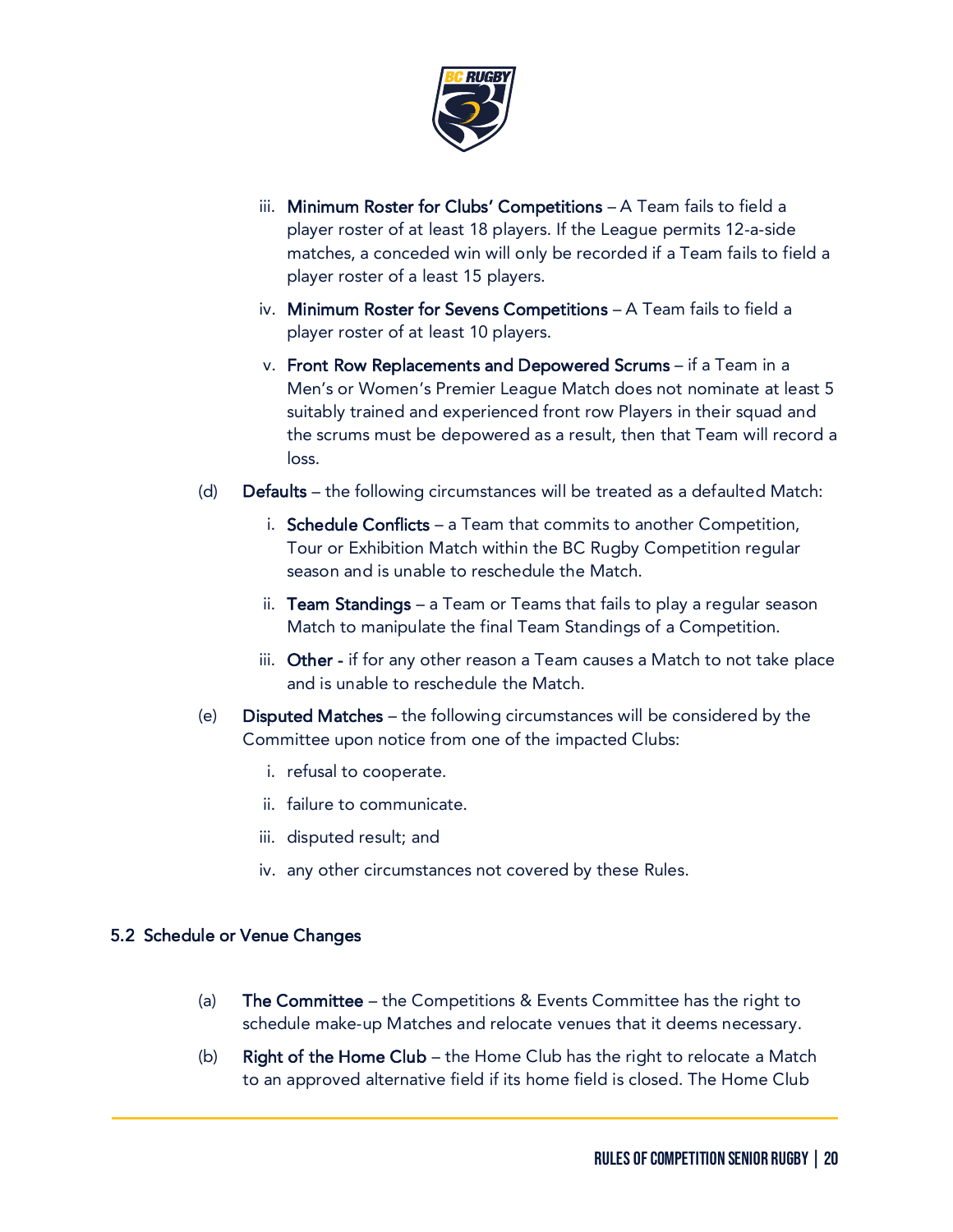

may use the home field of any other Club, with that Club's permission, as its alternative field.

- (c) Reschedule Requests a Team may request their opponent to reschedule a regular season Match. Both Teams must agree, though the opponent must not unreasonably deny the request for rescheduling the Match. If the Match is rescheduled to an official make-up date, then required make-up Matches take precedence on that date.
- (d) Schedule of Make-Up Matches unless otherwise approved by the Committee, make-up Matches shall be Played in the order in which they were cancelled, that is, the first Match cancelled shall be the first Match to be Played on the make-up date.
- (e) Closure of Neutral Field if a Match is scheduled at a neutral field and that field is closed, then it is the responsibility of the listed home Team to attempt to find an alternative neutral field. If an alternative neutral field is unable to be confirmed by 2pm Friday, then the Match will not be Played and rescheduled as available. Clubs involved in neutral site Matches will not be required to travel to home or opposing Clubs' fields unless agreement is reached. Where the neutral site sought requires travel time exceeding three hours by both Clubs, the BC Rugby Office will assist, if required, in finding and securing a neutral field.
- (f) Availability of Opponent's Home Field if the home Club fails to nominate a playable field by 2pm Friday and the opponent's home field is open and within 60km of the scheduled venue, then the Match is automatically switched to the opponent's home field. The home Club may apply to the Competitions & Events Committee under Section 7.5 (d) to have any future away Match between the two Clubs switched to rebalance the share of home Matches.
- (g) Providing Notice the home Club should communicate potential issues with their opponent in advance (ideally prior to 2pm on Thursday), and receive acknowledgement, of all changes, or potential changes, from the opponent, BC Rugby office and the relevant Referee Allocator. Final details of the agreed changes must be confirmed to BC Rugby offices no later than 2pm on the Friday prior to the scheduled Match. Failure to notify the opposition, the relevant Referee Allocator and BC Rugby of any field closure or venue change or Match abandonment may result in sanctions pursuant to Section 7.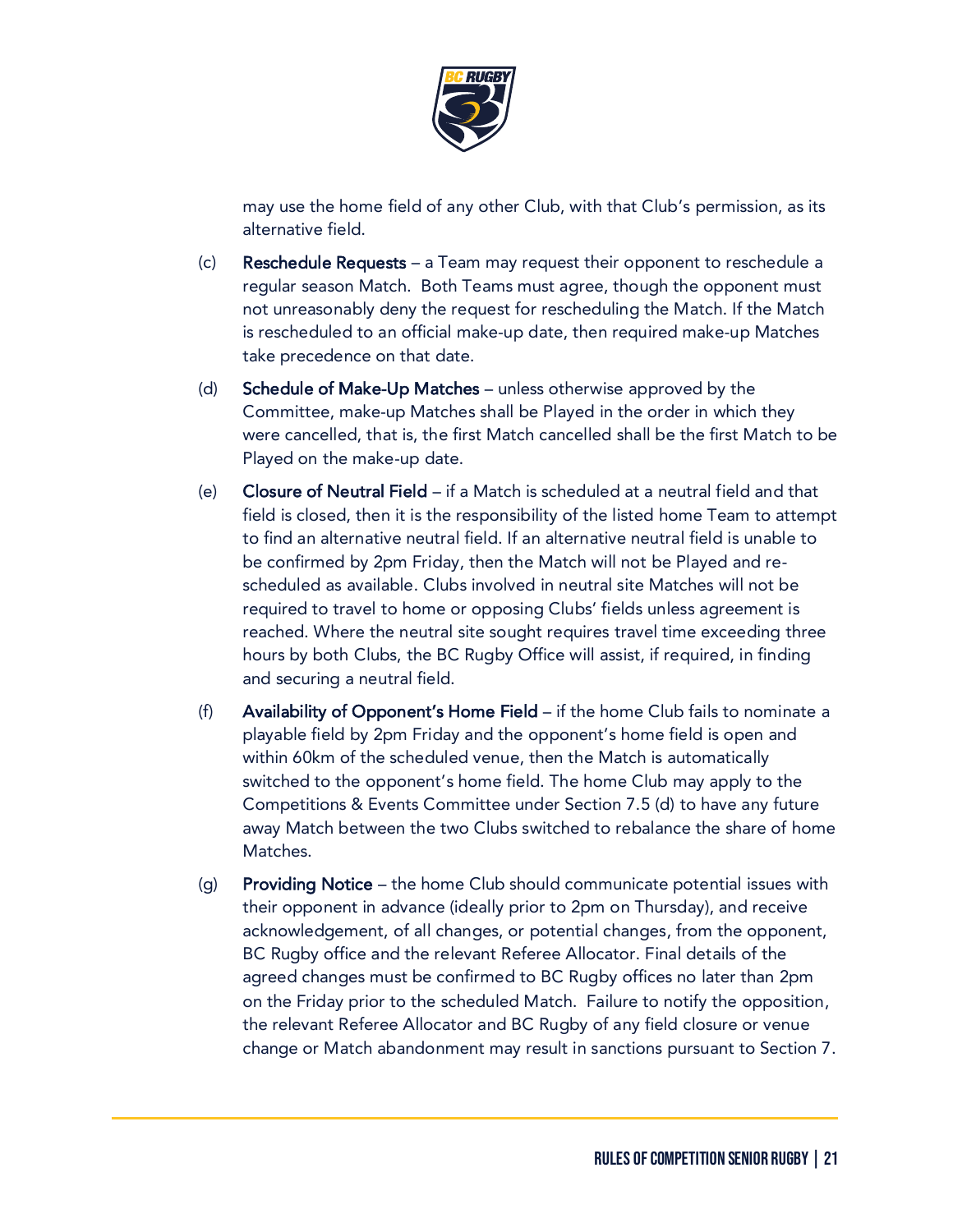

(h) Approval of Schedule Changes – all schedule and venue changes must be approved by BC Rugby.

# 5.3 Abandonment of a Match

A Match may be abandoned as follows:

- (a) Weather deteriorates with less than 2/3 time Played if weather conditions prevent a Match from being Played or cause a Match to be abandoned with less than two-thirds time having been Played, the Match shall be Played or replayed as a make-up Match.
- (b) Weather deteriorates after 2/3 time Played if a Match is abandoned because of weather conditions after two-thirds or more time has been Played, then the score at that time shall be deemed to be the final score of the Match. The referee's decision regarding the need to abandon the Match and the time Played shall be final.
- (c) Power of the Referee  $-$  a referee has the power to abandon a Match at any time if, in his or her opinion, the Match should not continue to full time. The referee will inform both Team captains that the Match is being abandoned and of the reason for taking that action.
- (d) Power of the Team Captain  $-$  a Team captain has the power to abandon a Match at any time, if in his or her opinion, the Match should not continue to full time. If a Team captain decides to abandon a Match, then he or she shall inform the referee of the reason for that decision.
- (e) Other Reasons as Determined by Referee or Team Captain where a Match is abandoned for any reason other than weather conditions, the following steps will be followed:
	- i. The referee and representatives from both Clubs shall submit within 72 hours a written report detailing the reasons for abandoning the Match to the Committee.
	- ii. The Committee shall review the reports of the referee and the Team captains and consider such other evidence that it deems relevant to the matter and then decide as to the status of the Match.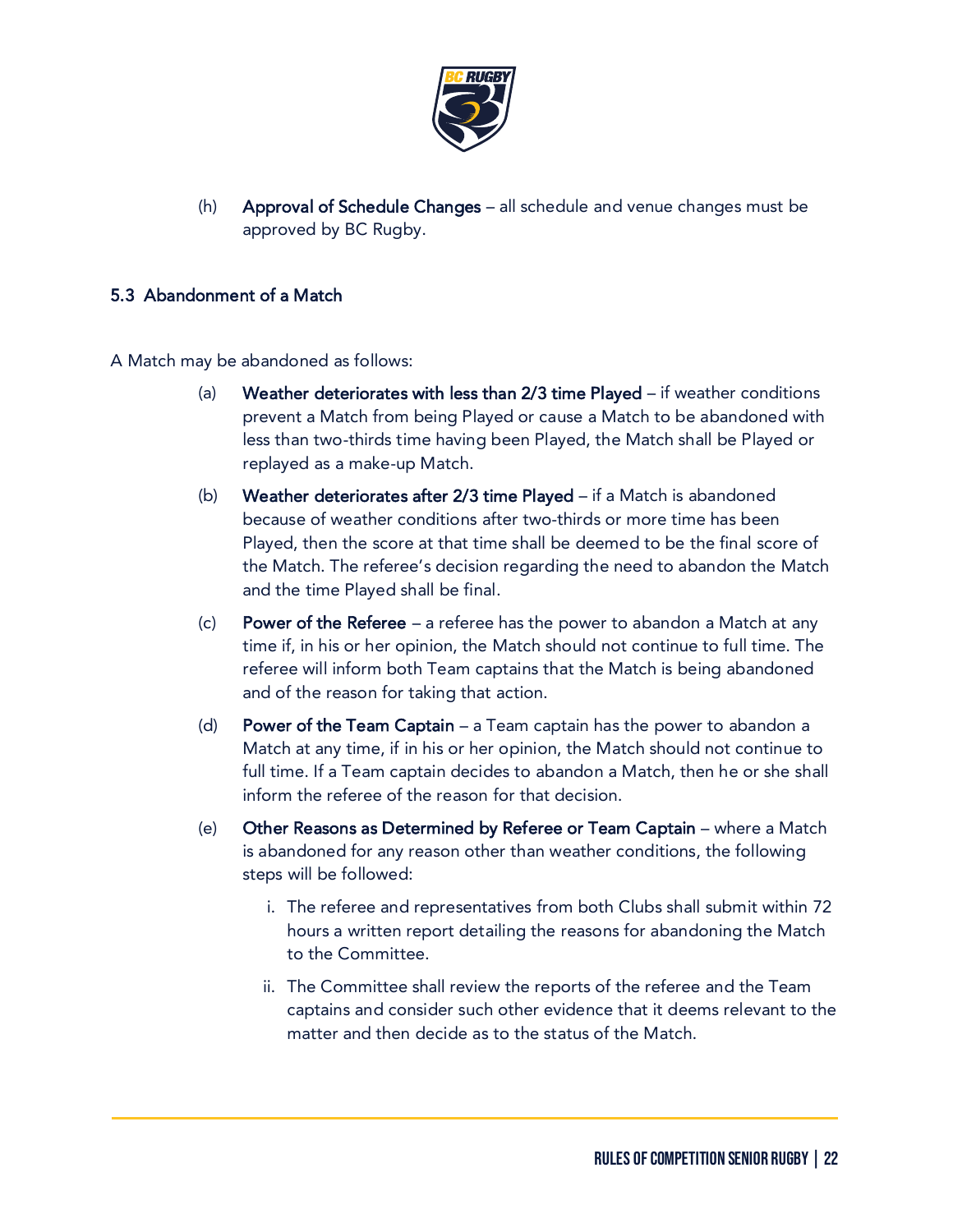

iii. The Committee has the power to declare a winner, order a replay, or to declare a no contest in which case no points are awarded to either Team, and may apply sanctions as it deems fit. If a replay is ordered, then it shall be held under conditions established by the Committee.

# 5.4 Team Rosters

For all Senior Competitions, Team Rosters must list all Players that participated as well as all coaches, managers, trainers, or therapists, and must be completed in full, accurate and submitted online to the BC Rugby offices via the provided Competitions management platform. Team Rosters submitted must demonstrate adherence to the following relevant Rules and be submitted by the following deadlines:

- (a) Roster Size
	- i. Substitute Players in all Competitions and for all Law Variations, a minimum of three substitute players must be present and able to play.
	- ii. Provincial Competitions in all Provincial Competition Matches each Team is permitted a 23-player roster in accordance with the Laws of the Game.
	- iii. Clubs' Competitions in all Clubs' Competitions Matches each Team is permitted a 22-player roster if 5 suitable front row players are available. If 6 front row players are listed, a team is permitted a 23-player roster in accordance with the Laws of the Game.
	- iv. Sevens Competitions all Teams competing in a Sevens Competitions is permitted a 12-player roster for each Match.

#### (b) Submission Deadlines

- i. Provincial Competitions all Teams competing in Provincial Competitions must submit a Team Roster no later than 10am the day prior to each scheduled Match. Changes may still be made up until 2 hours after the final whistle and must include all substitutions made.
- ii. Premier Leagues Men's and Women's Premier League Teams must submit a Team Roster for each Team no later than 10am the day prior to each scheduled Match. Changes may still be made up until 48 hours after the final whistle and must include all substitutions made.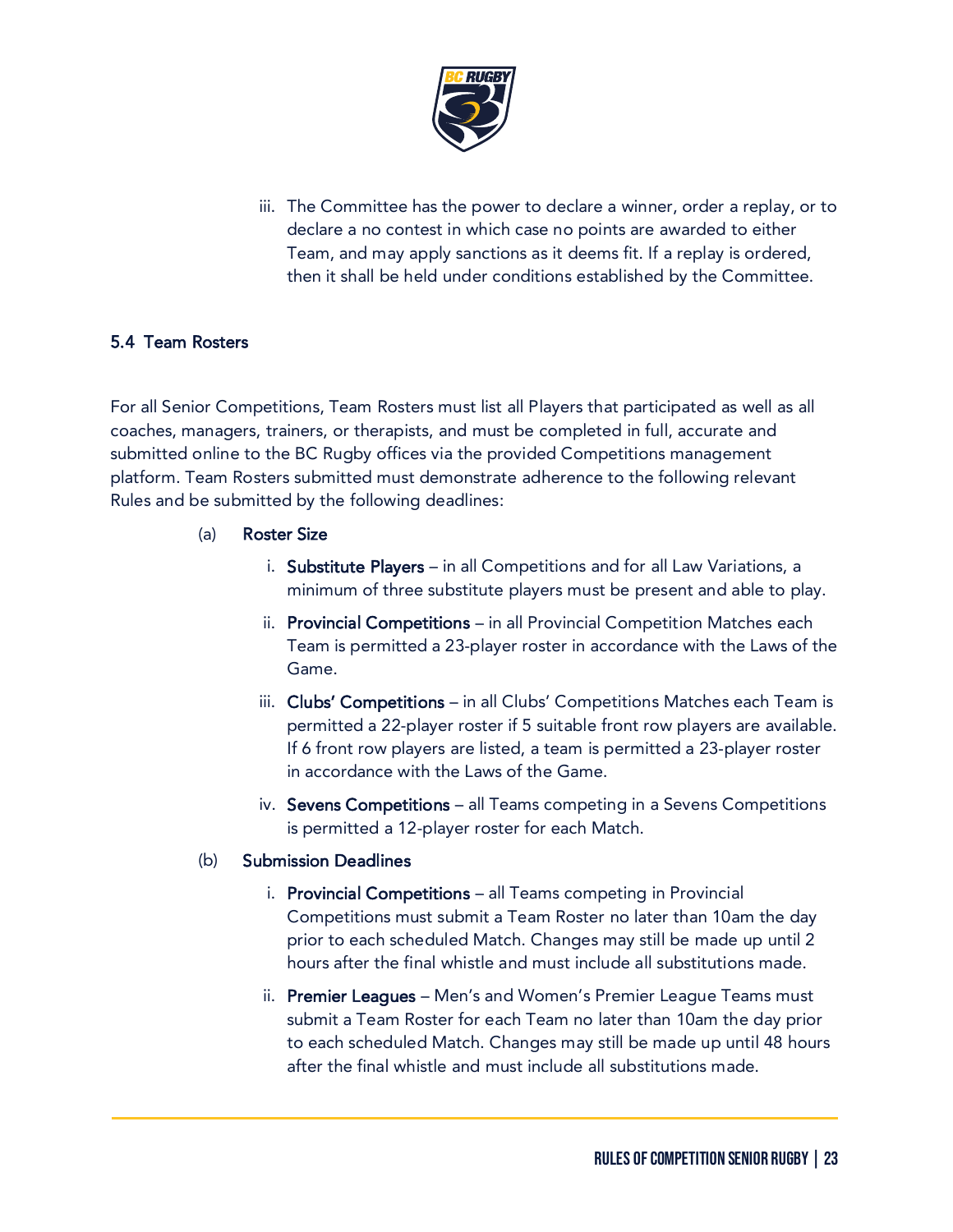

- iii. Clubs' Competitions all Teams competing in Clubs' Competitions must submit their Roster no later than 2 hours prior to each Match's scheduled kick-off time. Changes may still be made up until 48 hours after the final whistle and must include all players who took the field.
- iv. Sevens Competitions all Teams competing in a Sevens Competition must submit their Team Roster prior to each Match, or as specific tournament rules dictate.

# 5.5 Laws of the Game

All Matches shall be Played in accordance with World Rugby's Laws of the Game and shall comply with the rules and regulations of World Rugby, Rugby Canada, and BC Rugby. For further clarity, BC Rugby mandates adherence to World Rugby's Regulation 22 which applies to artificial turf Playing surfaces.

#### 5.6 Concussion Management

All Matches must adhere to World Rugby's 'Recognise and Remove' policy whereby any Player suspected of or suffering from a concussion is to be immediately removed from the field of play and is not permitted to return to Play that same day. Any decision to remove a Player must err on the side of caution, not certainty. In accordance with the Laws of the Game, the appointed Match Official has absolute authority to remove a Player if they suspect that Player is suffering from a concussion.

# 5.7 Match Day Management

- (a) **Under 19 Variation** on any given day, any Player aged 18 years or younger must not exceed Playing 70 minutes within a single Match, including overtime, and must not exceed Playing 90 minutes within that day.
- (b) Matches with Reduced Numbers any Match being reduced to 12-a-side or 10-a-side in accordance with Section 5.1 (a) shall not exceed 60 minutes of playing time.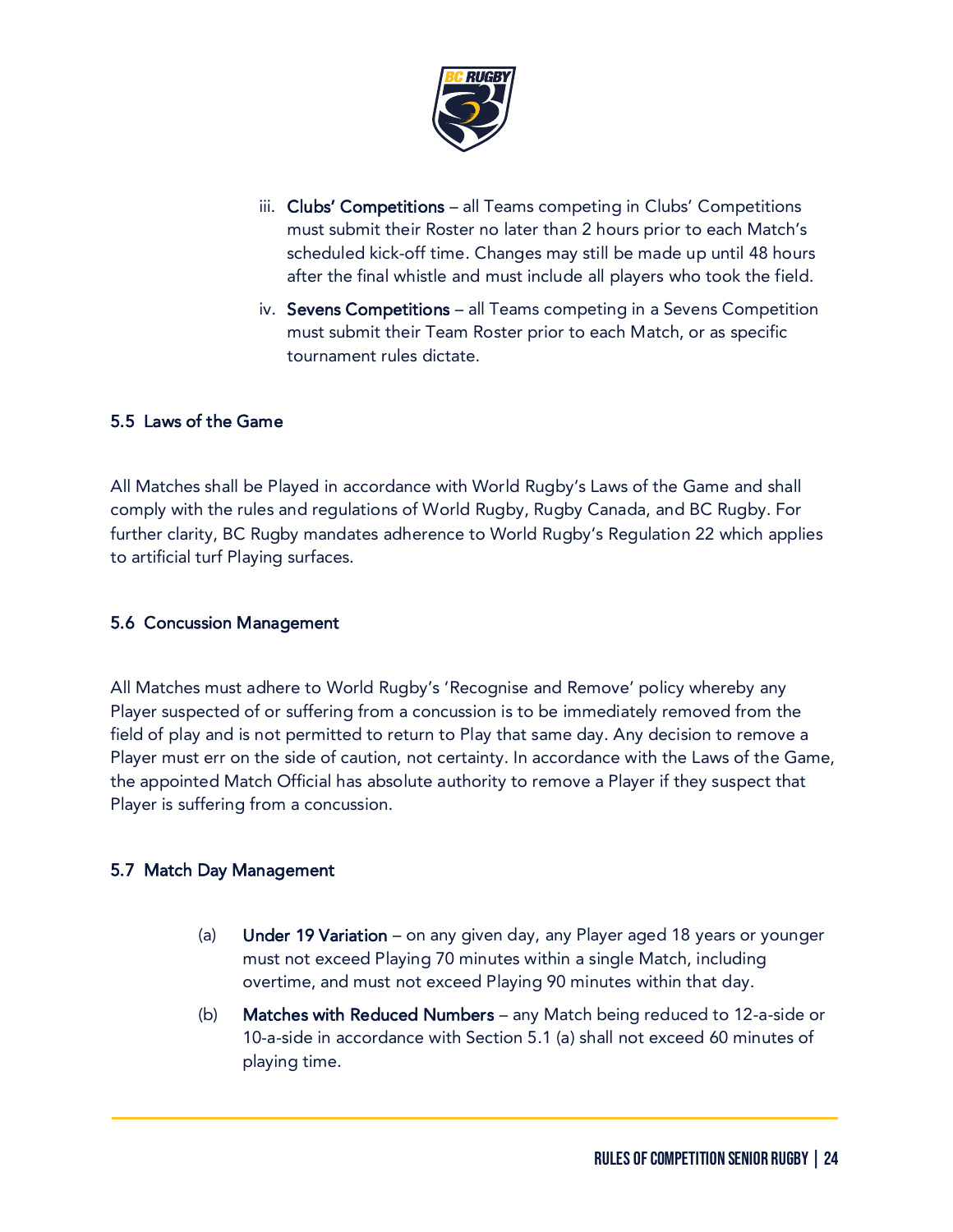

- (c) Substitutions in Provincial Competition Matches substitutions are made in accordance with the Laws of the Game for a 23-Player roster if 6 suitably trained and experienced front row Players are nominated in that squad and can replace, at the first time of asking, loose head prop, tight head prop and hooker. If a Team can nominate only 5 suitably trained and experienced front row Players who are able to replace a prop and a hooker at the first time of asking, then substitutions are made in accordance with the Laws of the Game for a 22-Player roster.
- (d) Substitutions in Men's and Women's Premier Leagues substitutions are made in accordance with the Laws of the Game for a 23-Player roster if 6 suitably trained and experienced front row Players are nominated in that squad and can replace, at the first time of asking, loose head prop, tight head prop and hooker. If a Team can nominate only 5 suitably trained and experienced front row Players who are able to replace a prop and a hooker at the first time of asking, then substitutions are made in accordance with the Laws of the Game for a 22-Player roster.
- (e) Substitutions in Men's & Women's Club Competitions (excluding Premier Leagues) – a Team is permitted an unlimited number of player exchanges during a Division One or Lower Division Match. That is, a removed Player may re-enter the Match as and when facilitated by the appointed Match Official.
- (f) Substitutions in Sevens Matches substitutions are made in accordance with the Laws of the Game, Sevens Variations or as otherwise set by the tournament organisers.

# 5.8 Entering Playing Enclosure

- (a) Substitutes all substitute or substituted Players are to be situated outside the playing area as defined by World Rugby's Law 1, including when warming-up. This means outside of the spectator restraints.
- (b) Appointed Therapist two clearly identified Team therapists, acting as physiotherapist, trainer, or doctor, may enter the playing enclosure at any time to assist injured Players and may roam the playing enclosure without causing disruption or interfering in any way with play.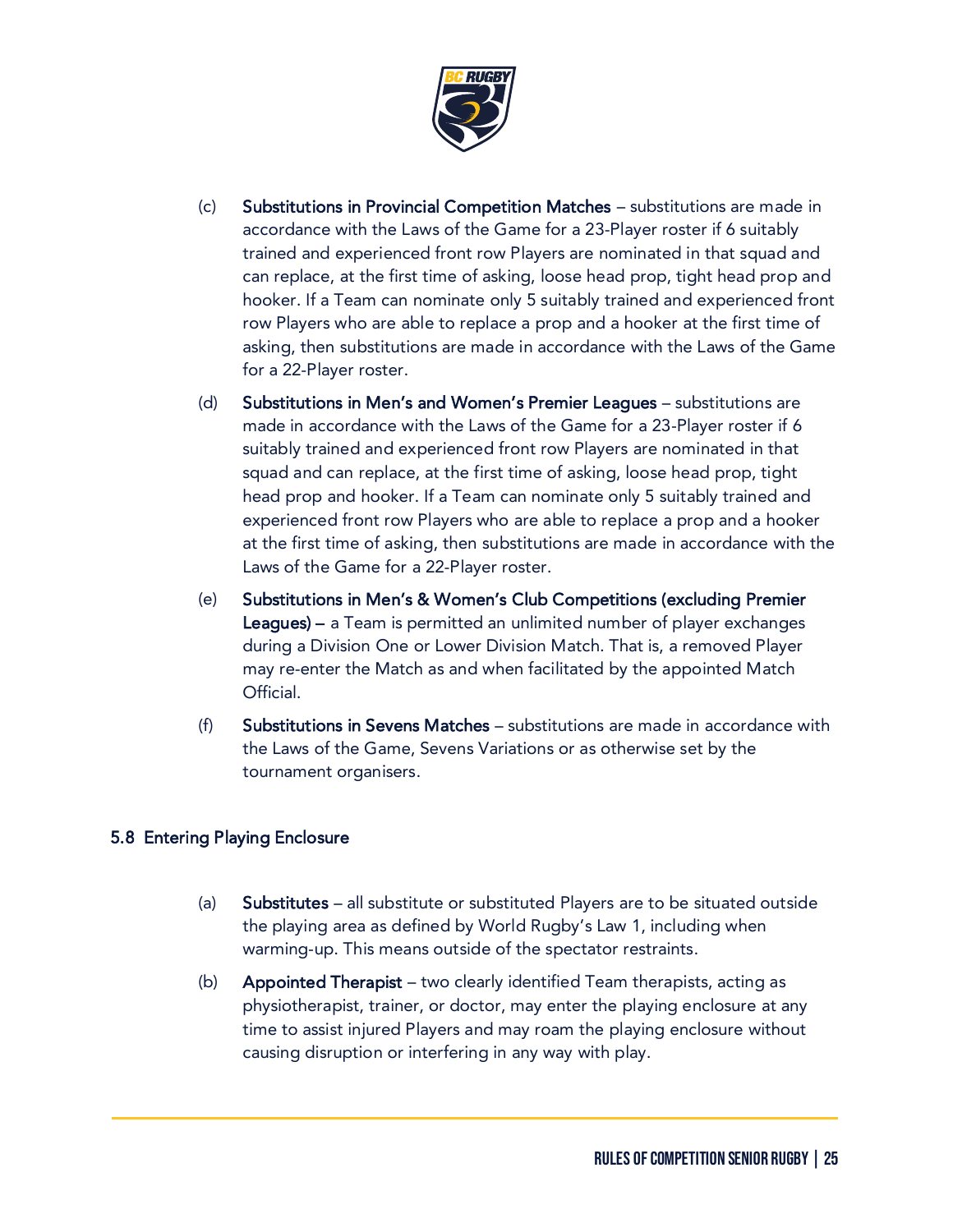

(c) Other Team Staff – all other Team Staff are not permitted in the playing enclosure during play and are to be situated outside the playing enclosure or behind the opposition's in-goal area. This means outside of the spectator restraints.

# 5.9 Reporting of Scores & Point Scorers

The appointed Match Official is responsible for submitting the Match score. The score submitted by the appointed Match Official is final, unless categorical evidence is submitted to BC Rugby that proves beyond doubt an incorrect score has been submitted.

# 5.10 Point Tabulations

- (a) Competitions of Fifteens, Twelves or Tens Rugby Team standings shall be determined by the total number of Match points earned by a Team in regular season, which shall include bonus points. The allocation of Match points shall be as follows:
	- i. Four points for a win.
	- ii. Two points for a draw.
	- iii. One bonus point for finishing with a score which is seven points or less of the winner.
	- iv. One bonus point for scoring four or more tries in a Match.
	- v. A conceded Match shall count as four points and recorded as a 20-0 score, as if the non-conceding Team scored no more than three tries.
	- vi. A defaulted Match shall count as five points and recorded as a 20-0 score, as if the non-defaulting Team scored four non-converted tries. The defaulting Team shall lose four points in the league standings.
	- vii. In the event of uncontrollable circumstances that prevents a Match from being Played within regular season, final standings of that Competition will be determined on all participating Teams' Points Ratio.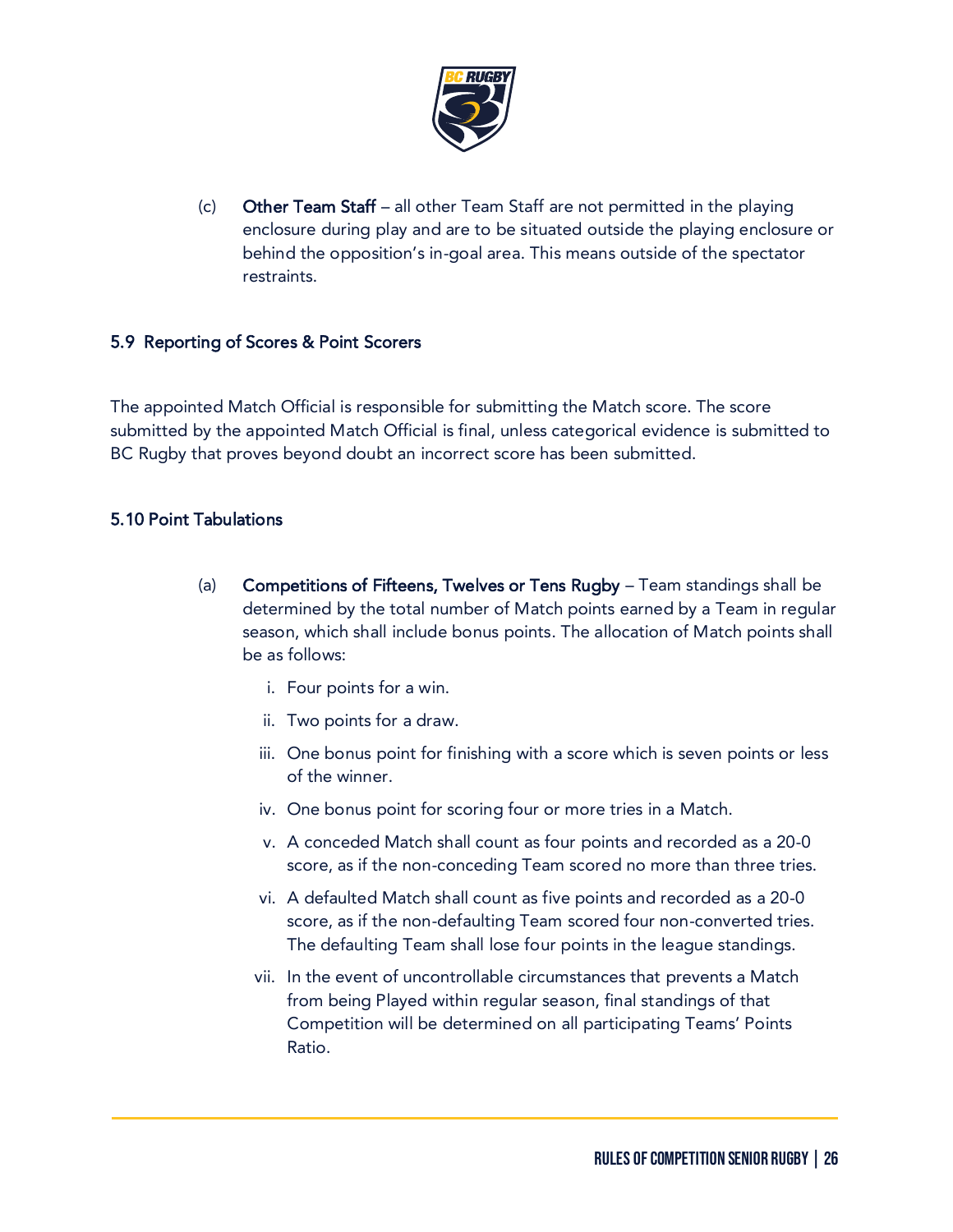

- (b) Competitions of Sevens Rugby Team standings shall be determined by the total number of Match points earned by a Team in pool Matches, which shall not include bonus points. The allocation of Match points shall be as follows:
	- i. Three points for a win.
	- ii. Two points for a draw.
	- iii. One point for a loss.
	- iv. A defaulted Match shall count as three points and its score shall be recorded as 5-0 and will count as one unconverted try.

# Section 6 –Playoffs & Finals

#### 6.1 Tie-Breaking in Team Standings

- (a) Two-Way Ties in Senior Competitions in the case of two Teams tied at the end of regular season or all pool Matches (i.e. Sevens Tournament), the final standings of the two Teams shall be determined by considering in order of the factors below:
	- i. The aggregate score of the Matches Played between the two Teams;
	- ii. The most wins in the league or pool;
	- iii. The Points Differential in the league or pool Play;
	- iv. The toss of a coin by the Chair of the Committee or Tournament Director.
- (b) Two-Way Ties in Leagues Based on Bonus Points in the case of two Teams tied at the end of regular season, the final standings shall be determined by the following, in order:
	- i. The aggregate score of the Matches Played between the two Teams;
	- ii. The most wins in regular season;
	- iii. The Points Differential in league Play;
	- iv. The most bonus points earned in league Play; or
	- v. The toss of a coin by the Chair of the Committee.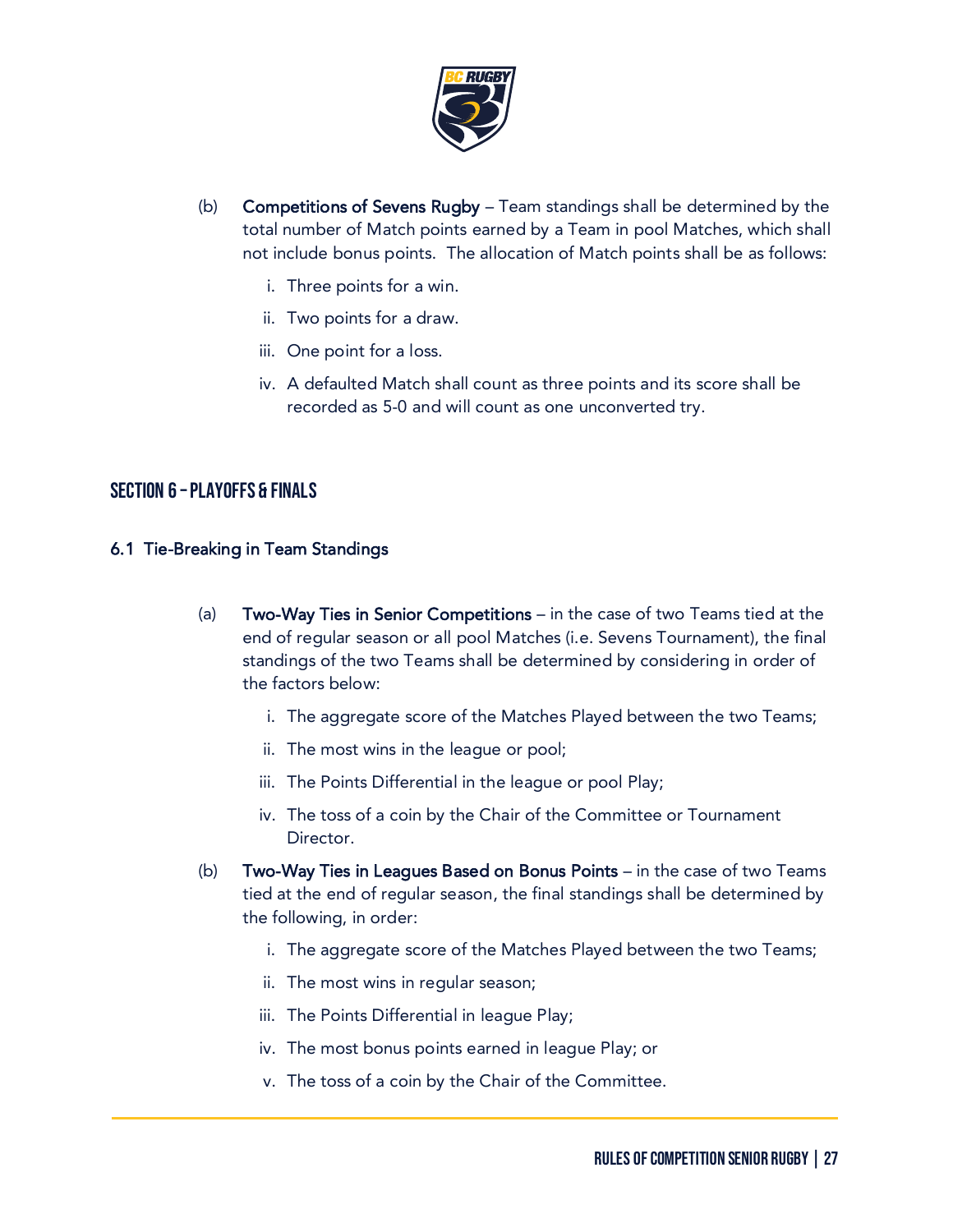

- (c) Three-Way Ties in Senior Competitions in the case of a three-way tie at the end of regular season or all pool Matches (i.e. Sevens Tournaments), the final standings shall be determined by considering the factors, in order, below. If any of the steps results in a two-way tie, then the rules for breaking a twoway tie shall be applied. When Points Differential is used, the Team with the highest point differential will be considered the winner. If seeding is still required for the remaining two Teams, then this will revert to two-way tie breaking rules.
	- i. The most wins between the Teams;
	- ii. The most wins in the league or pool play;
	- iii. The Points Differential in league or pool play between the Teams involved in the three-way tie;
	- iv. The Points Differential in league or pool play if all Teams tied Played all their Matches;
	- v. The toss of a coin by the Chair of the Committee or Tournament Director.
- (d) Three-Way Ties in Leagues Based on Bonus Points in the case of three Teams tied at the end of regular season, the final standings shall be determined by the following, in order. If any of the steps taken results in a two-way tie, then the rules for breaking a two-way tie shall be applied. When Points Differential is used, the Team with the highest point differential will be considered the winner. If seeding is still required for the remaining two Teams, then this will revert to two-way tie breaking rules:
	- i. The most wins between the Teams;
	- ii. The Points Differential in regular season between the Teams involved in the three-way tie; or
	- iii. The most bonus points earned in regular season.

# 6.2 Tie-Breaking in Playoff Matches

If the score is tied at the end of regulation time of a Playoff Match, then the tie shall be broken by the following procedures:

(a) Two five-minute halves of overtime shall be Played.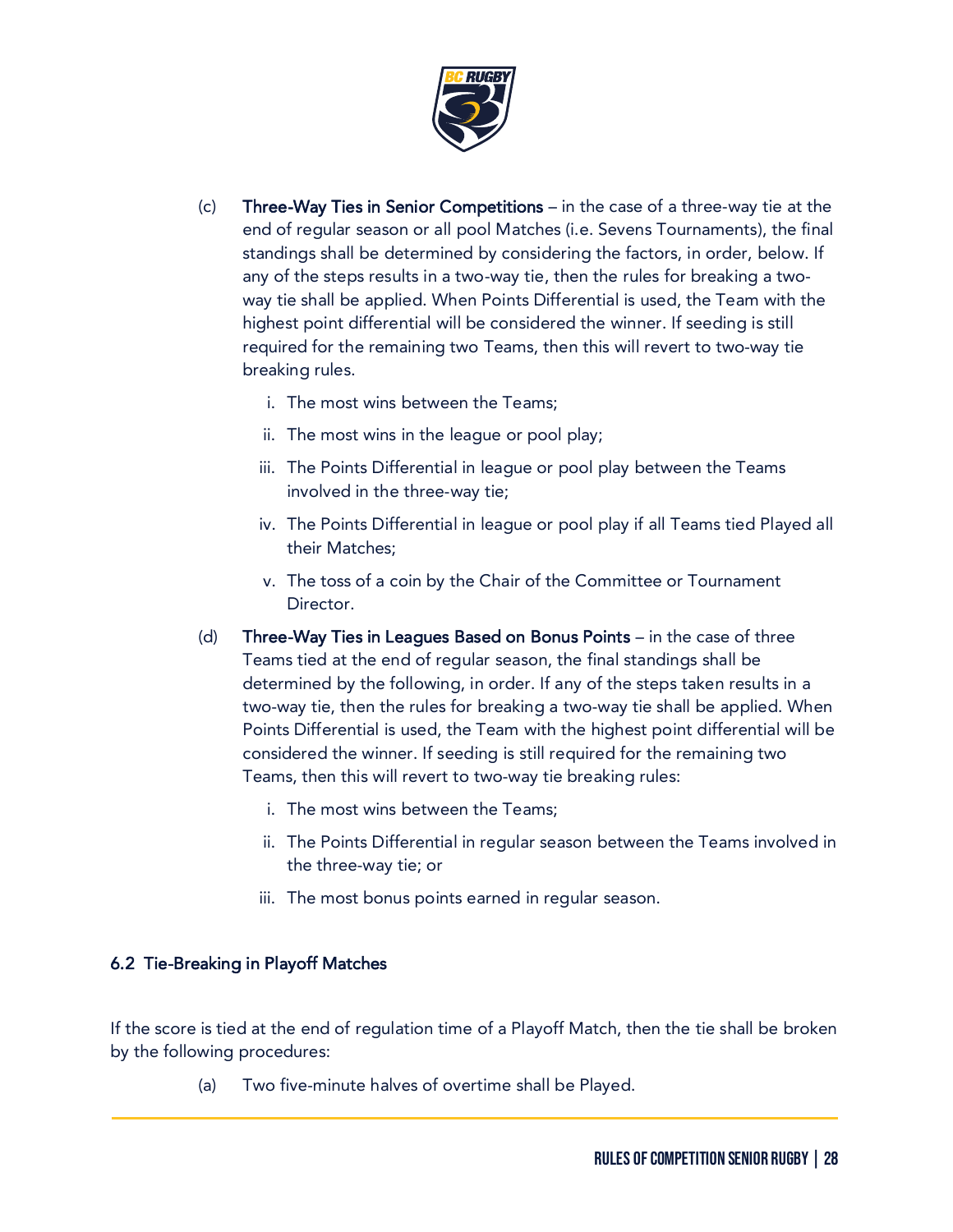

- (b) If the score remains tied, then the Teams shall Play a five-minute period of overtime with the Team scoring first determined as the winner (i.e. sudden death).
- (c) If the score remains tied, then the Teams shall compete in kicks at goal as directed by World Rugby protocol and confirmed by BC Rugby prior to Playoffs.

# 6.3 Determining Venues for Playoff Matches

For Clubs' Competitions, excluding Sevens Tournaments, venues for Playoffs Matches will be determined as such:

- (a) Qualification for Finals the venue of any Playoffs that determine Teams' qualification for the Final of a Competition or Division shall be determined by the higher ranked Team in the Competition Standings. The Committee will receive requests for venue changes in accordance with Section 8.4.
- (b) Finals the venue for any Clubs' Competition Finals shall be determined by the Competitions & Events Committee, taking into consideration the following factors:
	- i. Ease of travel for all potential Participants and Clubs involved;
	- ii. Number of fields required to accommodate all Leagues or Divisions Finals;
	- iii. Capacity and quality of facilities required; and
	- iv. Locations of other BC Rugby Competitions and events to consider geographical distribution within a 24-month period.

# 6.4 Determining Schedule for Playoff Matches

For Clubs' Competitions, excluding Sevens Rugby tournaments, schedules for Playoff Matches will be determined as such:

> (a) Quarter- and Semi-Finals – the schedule for quarter- and semi-final Matches will remain consistent with the regular season. The Committee will receive applications for rescheduling requests in accordance with Section 8.4.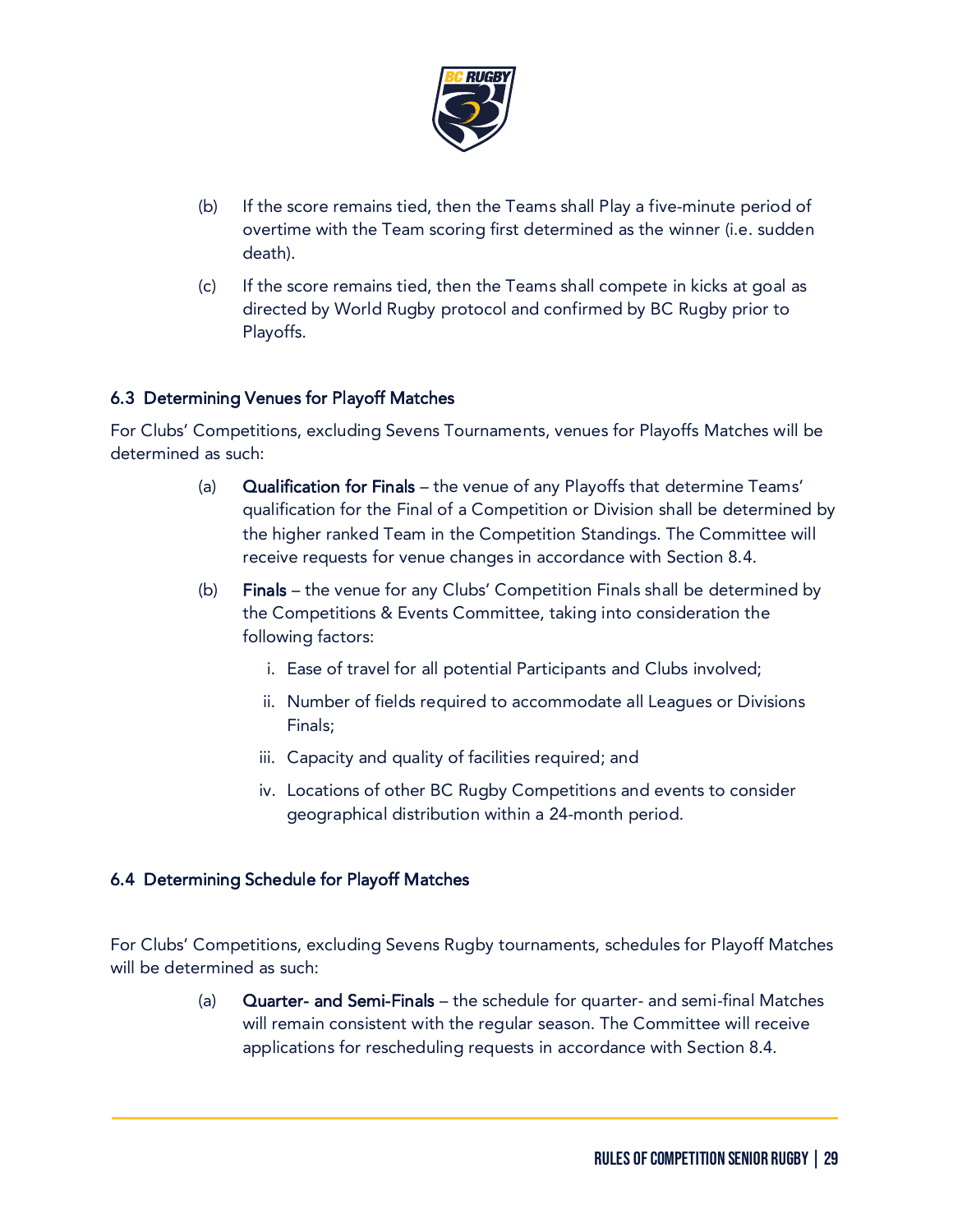

(b) Club Finals – BC Rugby staff shall draft a schedule for the Finals which will be confirmed once all finalist Teams are confirmed. Amendments to the draft schedule may be made to accommodate travel time of finalist Teams.

# 6.5 Team Eligibility

Despite Team Standings, a Team may be deemed ineligible for Playoffs due to one or more of the following circumstances:

- (a) Not in Good Standing if a Team or Club is not in good standing with BC Rugby, then the Board has the authority to disqualify the Team or Club from participating in the Playoffs.
- (b) Conditions for Entry if a Team or Club no longer meets the relevant Conditions of Entry, then the Committee has the authority to disqualify the Team from participating in the Playoffs.
- (c) Premier League Conditions for Entry if the required accompanying Team defaults more than two Matches or any required additional Team fails to Play at least three-quarters of the relevant regular season, then the Premier League Team will not be eligible for Playoffs.
- (d) Rugby Canada funded Te–m should a Team enter the Men's Premier League in accordance with Rule 3.4 (c), that Team is not eligible for Playoffs. That team will be removed from the Team Standings to determine Playoffs for the Men's Premier League. All points accrued by their opponents will count to their team standings.
- (e) Failure to Complete Regular Season if a Team fails to complete the regular season, the Committee has the authority to disqualify the Team from participating in the Playoffs.
- (f) Conceding Playoffs if a Team wishes to withdraw from Playoffs, they must then inform BC Rugby at least 21-days prior to the first scheduled Playoff Match for the relevant Competition or Division. Failure to do so will be treated as a default and sanctioned in accordance with Section 7.5.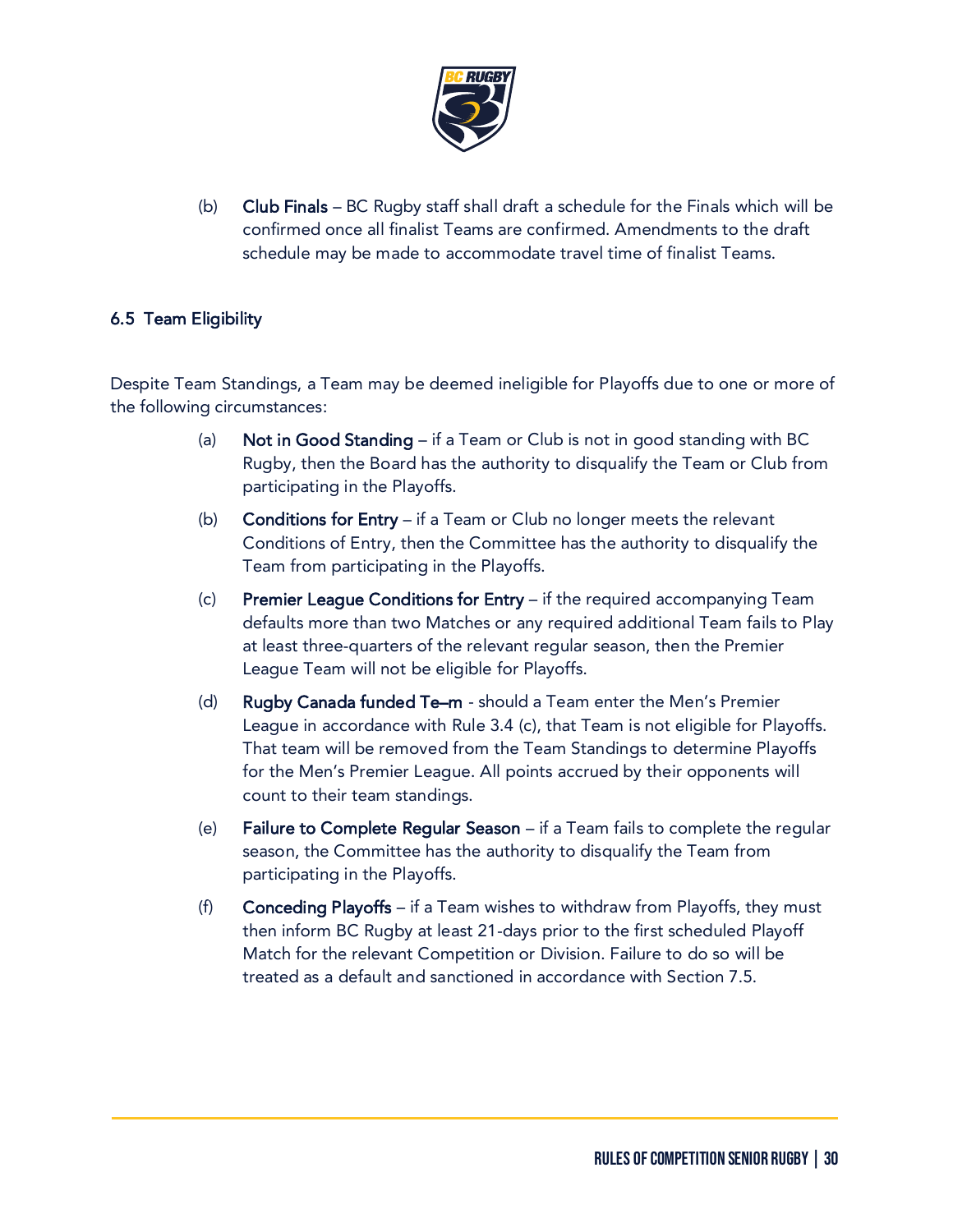

# 6.6 Player Eligibility

In addition to Player Eligibility for the relevant Competition, the following apply to a Player's eligibility to represent a Club's Team in Playoffs. If a Team has any Player that does not comply with the following, then that Team will be deemed to have defaulted the Playoff Match and the opposition shall be deemed the winner and progress.

- (a) Commitment firstly, a Player must have Played at least five Matches for the Club to be eligible to represent that Club in Playoff Matches. If a Club has 12 or less Matches played in all Men's or Women's Leagues it's participating in, then a Player must have Played at least four Matches for the Club. Playing more than one Match within one week (Monday to Sunday) will only count as one Match towards the Player's eligibility calculation. The Committee will receive applications for exemptions in accordance with Section 8.3.
- (b) Level of Play secondly, for Clubs with more than one Team, no Player that has started more than two-thirds of his or her Matches in a higher Division Team may Play for the Club in a lower Division Team through Playoffs. That is, if a Player has started in 11 higher-Division Matches out of a total of 16 Matches Played, then that Player is ineligible for the lower-Division Team through Playoffs. Playing more than one Match within one week (Monday to Sunday) will only count as one Match towards the Player's eligibility calculation. If that Player starts in more than one Match within a week, then the higher Division Match will be counted. The Committee will receive applications for exemptions in accordance with Section 8.3.
- (c) Overtime regardless of any overtime required in Playoff Matches, any Player subject to World Rugby's U19 Variations must not exceed 70 minutes of Playing time in that Playoff Match.

# 6.7 Submitting Team Rosters

All Team Rosters for Playoffs must be submitted to BC Rugby by Friday 9am prior to each Playoff Match. Changes may still be made up until 2 hours after the final whistle and must include all substitutions made. Roster size is consistent with regular season.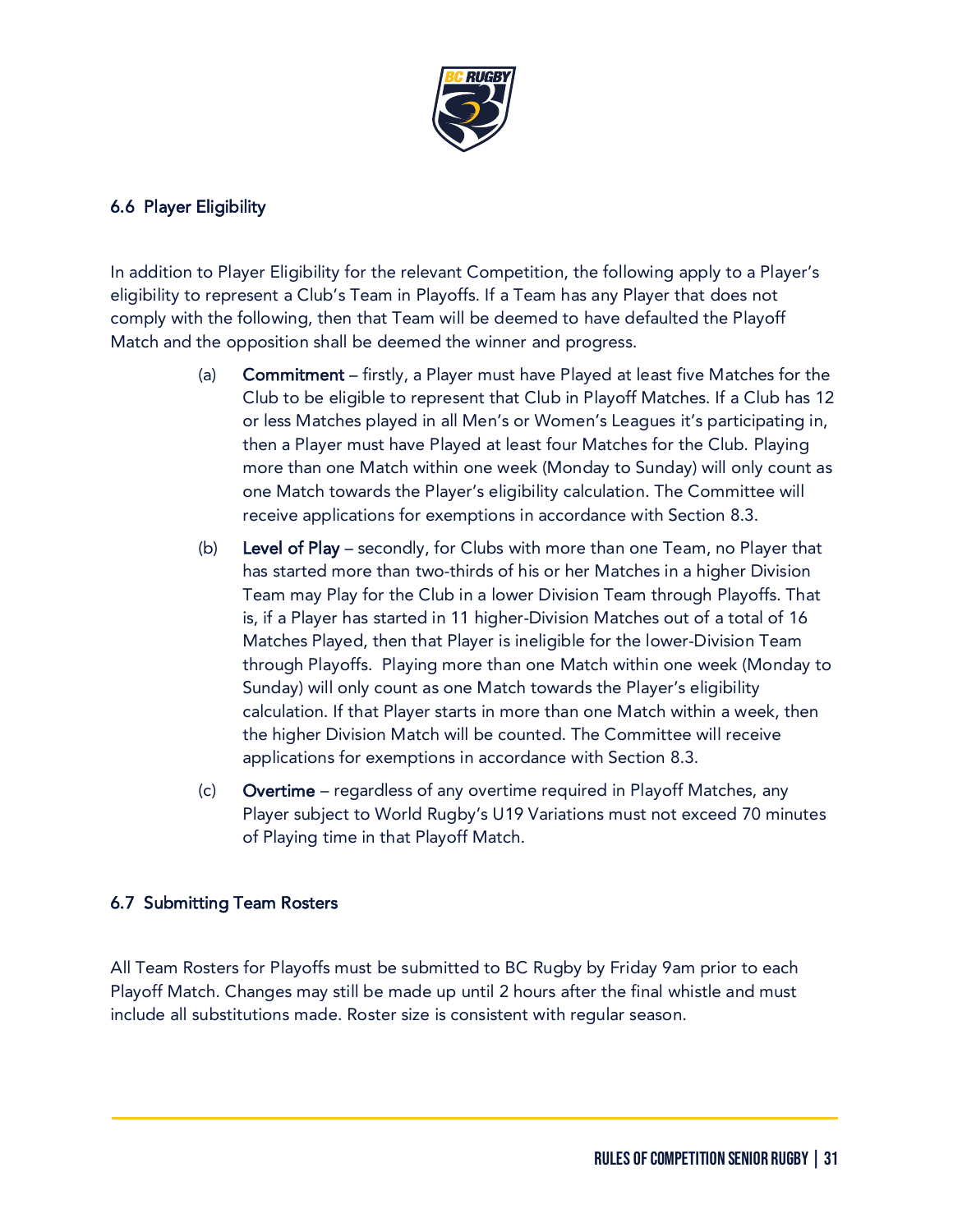

#### 6.8 Match Day Management

- (a) Under 19 Variation on any given day, any Player aged 18 years or younger must not exceed Playing 70 minutes within a single Match, including overtime, and must not exceed Playing 90 minutes within that day.
- (b) Roster Size in Playoff Matches for all divisions of play in Club Competitions, Teams are permitted a 23-Player roster if 6 suitably trained and experienced front row Players are nominated in that squad and can replace, at the first time of asking, loose head prop, tight head prop and hooker. If a Team can nominate only 5 suitably trained and experienced front row Players who are able to replace a prop and a hooker at the first time of asking, then the Team is permitted a 22-Player roster
- (c) Substitutes in Playoff Matches substitutions in playoff matches will be in accordance with regular season.

# Section 7 –Sanctions & Fines

# 7.1 Authority

The Competition Committee has the power to impose fines and sanctions as set out in the Rules and deemed necessary for the operation and integrity of Senior Competitions. The Committee may impose a fine up to a maximum of CAD\$2,000 or any other sanction or both in each case of non-compliance with the Rules.

BC Rugby staff will apply the rules as written and issue the following fines on behalf of the Committee.

# 7.2 Failure to Provide Satisfactory Facilities

The following fines will be applied for failure to provide satisfactory facilities in accordance with Section 3.1: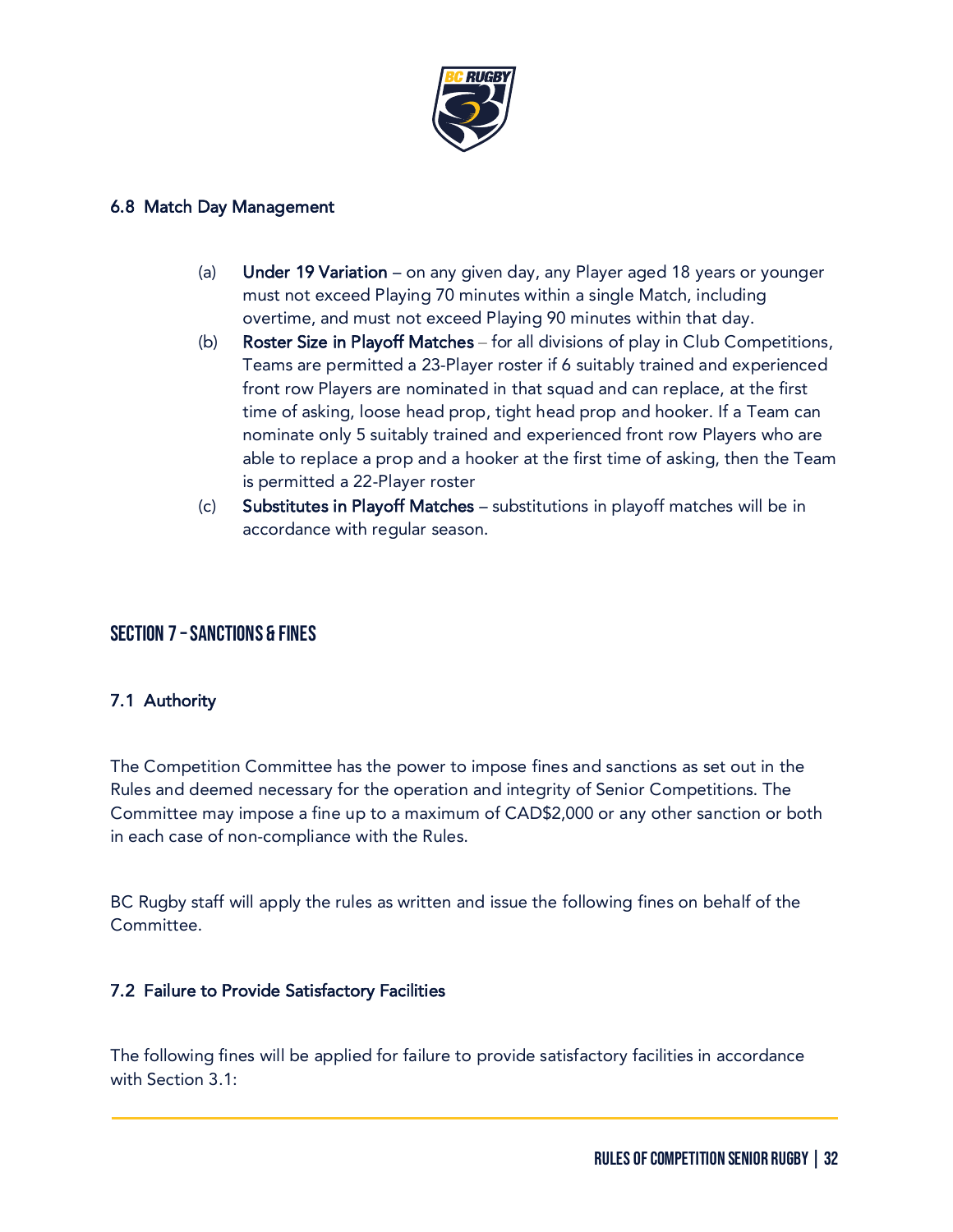

- (a) First offence a written warning shall be issued.
- (b) Second offence the Club shall be fined CAD\$200.
- (c) All subsequent offences for Premier Leagues, the Club will not be permitted to host any home Matches until evidence is provided to BC Rugby staff that the issue has been remedied. For all other Leagues, the Competitions Committee will consider the circumstances and the potential consequences of the failures and may determine that the Club is not permitted to host any home Matches until evidence is provided to BC Rugby office that the issue has been remedied.

# 7.3 Player Eligibility

The following sanctions will be applied to the relevant Club and Team for each Match where infractions to Section 4 have occurred. For infractions relating to Section 4.1, the monetary fine will be automatically doubled. For infractions relating to Sections 4.3 (f), (g), (h) and (i), the relevant Match will be recorded as a default with the infringing Team treated as the defaulting Team, even for a first offence, in addition to the following sanctions:

- (a) First offence a written warning shall be issued.
- (b) Second offence the Club shall be fined CAD\$200 and the Team shall be deducted four-points from the league or pool table.
- (c) Third offence the Club shall be fined a further CAD\$500 and the Team shall be deducted a further eight-points from the league or pool table and any bonus points earned in that Match.
- (d) Fourth offence the Club shall incur all fines accrued and the Team shall be expelled from the Competition or tournament. Furthermore, the Competitions Committee may impose further sanctions if the infractions relate to player safety being significantly compromised.

# 7.4 Team Sheet Compliance

The following fines will be applied to the relevant Club per Match for failure to adhere to Section 5.4: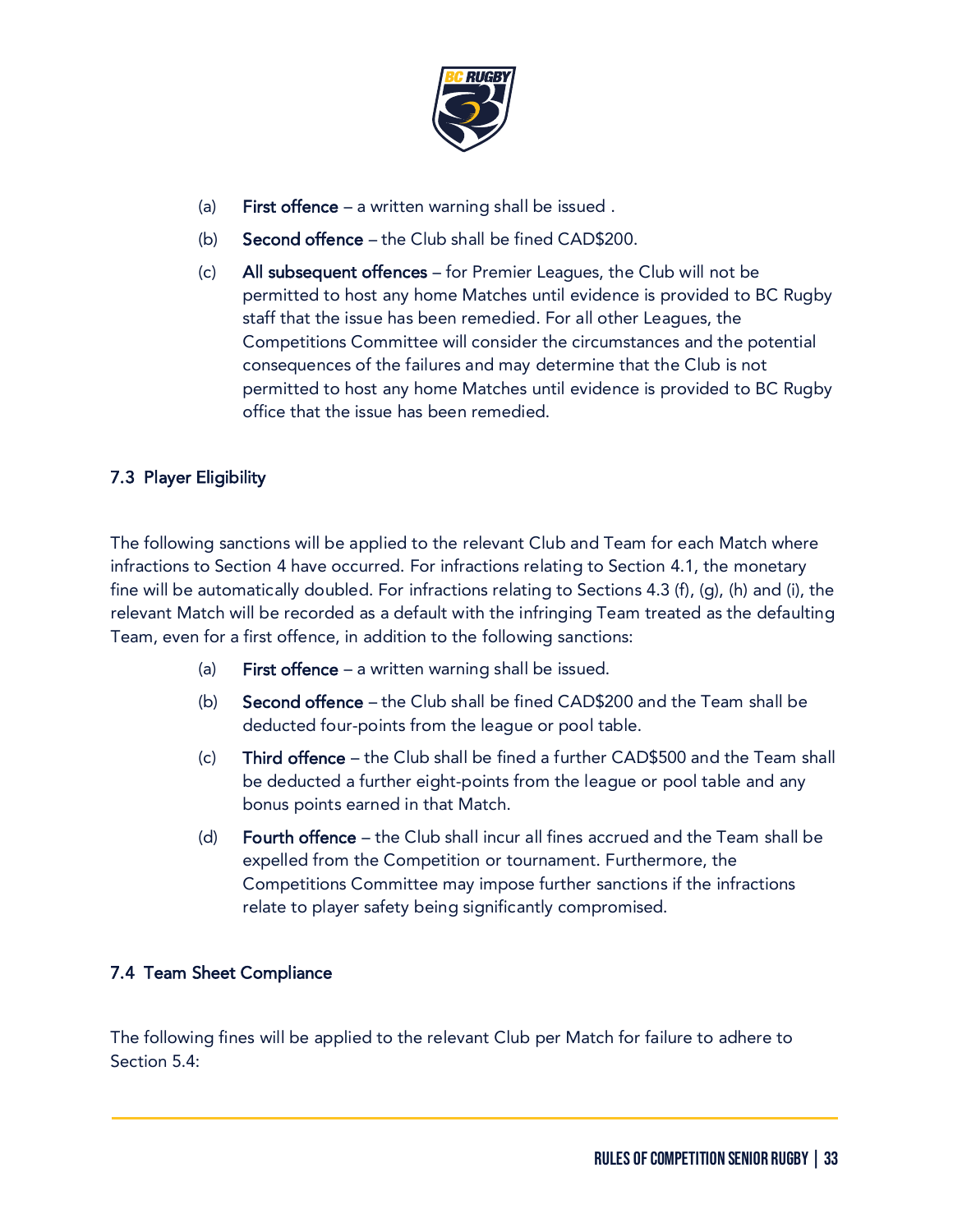

- (a) First offence a written warning shall be issued.
- (b) Second offence the Club shall be fined CAD\$50.
- (c) All subsequent offences the Club shall be fined CAD\$150 for each subsequent offence within the current Competition or tournament.

# 7.5 Defaulted Matches

- (a) Premier Leagues mandatory fines for Match defaults are as follows for Men's and Women's Premier League and Men's Premier Reserve Matches:
	- i. where the travelling Premier League or Premier Reserve Team is the defaulting Team, that Team shall incur a CAD\$1,000 fine for all defaulted Matches; or
	- ii. CAD\$500 fine for all other defaulted Matches, provided notification to the opposition is confirmed before 7pm Thursday prior to the scheduled Match, otherwise the fine is CAD\$750.
- (b) Men's & Women's Divisions mandatory fines for Match defaults as follows for Men's and Women's Divisional Matches:
	- i. where the away Team is the defaulting Team and needed to travel at least two hours to the home Team, that Team shall incur a CAD\$1,000 fine for all defaulted Matches; or
	- ii. CAD\$200 fine for all other defaulted Matches, provided notification to the opposition is confirmed before 7pm Thursday prior to the scheduled Match, otherwise the fine is CAD\$500.
- (c) Unplayable Fields if a home Club confirms its field is playable for a travel Match and the opposition arrives to find the field is now unplayable, then the home Club will reimburse the travelling Club as follows for the relevant modes of transport:
	- i. Ferry travel the home Club will reimburse the relevant ferry passenger fee for each player, coach, manager, and therapist that travelled, as well as the cost of school bus transportation or the cost of the number of cars taken on the ferry. Copies of all receipts must be available upon request of BC Rugby.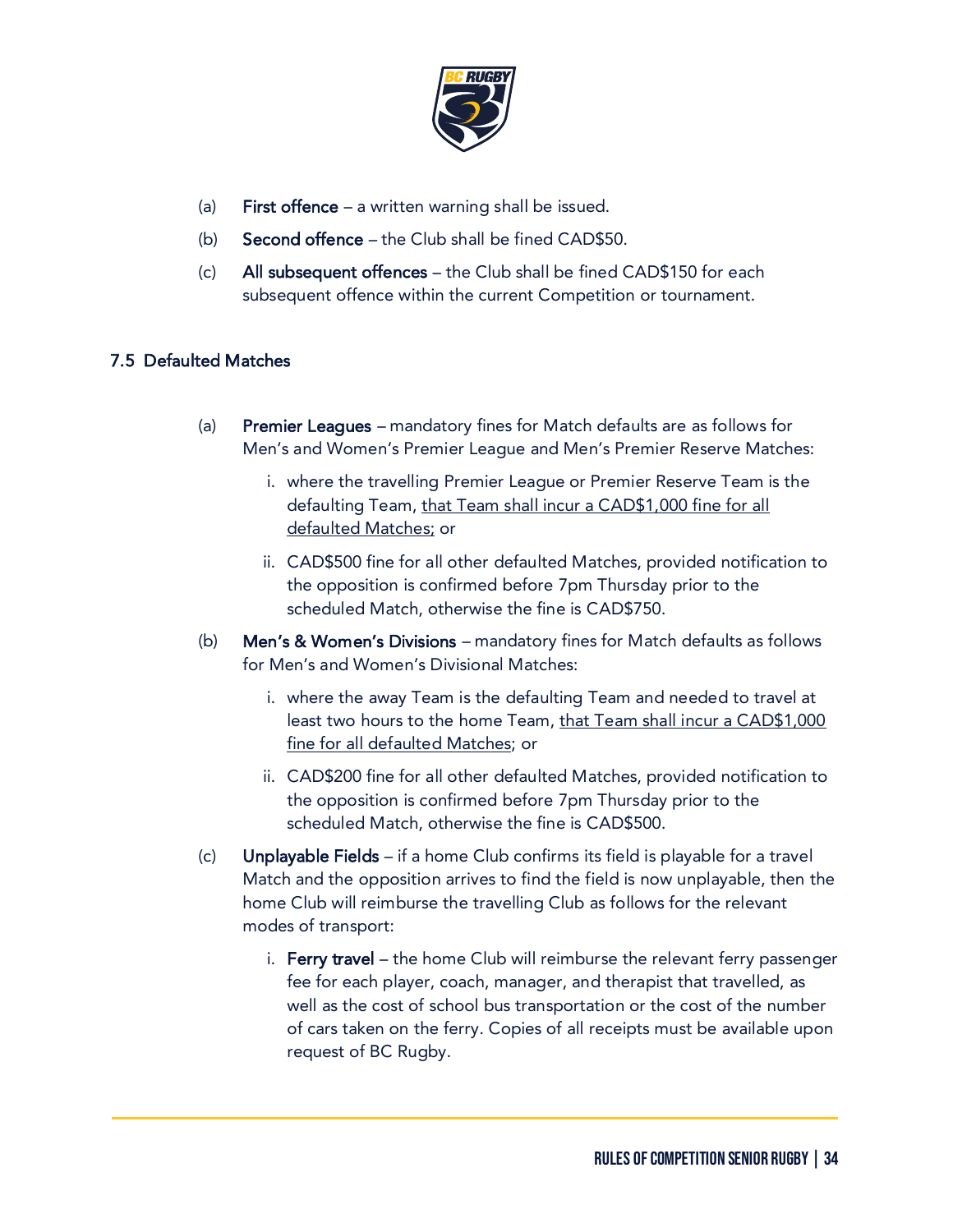

- ii. Crossing USA border or Coquihalla the home Club will reimburse the cost of bus transportation or \$750 per Team if cars were used. Copies of bus transport must be available upon request of BC Rugby.
- iii. Other if a Club incurs travel costs not addressed above, then the Committee will review the expenses and provide a decision on fair reimbursement.
- (d) Match Played at Away Team Venue for home Teams that are unable to play on their home fields and the venue for the Match is reversed to the original away Team, the following reimbursements apply:
	- i. If the schedule is a double round, then the home venue will be reversed so each Team still gets a home Match; or,
	- ii. If the schedule is a double round, and the first Match has already been Played, or if the schedule is a single round, then the away Team will reimburse the home Team, who are now travelling, CAD\$800 for a single Team or CAD\$1,500 for two Teams travelling together.

# 7.6 Disputed Matches

Any circumstance considered by the Committee under Section 5.1 (d) may result in loss of home Matches, point deductions and/or fines to a maximum of \$1,000 by determination of the Committee.

# 7.7 Other Breaches of the Rules of Competition

Any other breach of the Rules of Competition not explicitly covered by Section 7 can be sanctioned and/or fined by the Competition Committee.

# 7.8 Notice of Fines

Clubs that have incurred a fine or fines will be sent an itemised invoice from BC Rugby.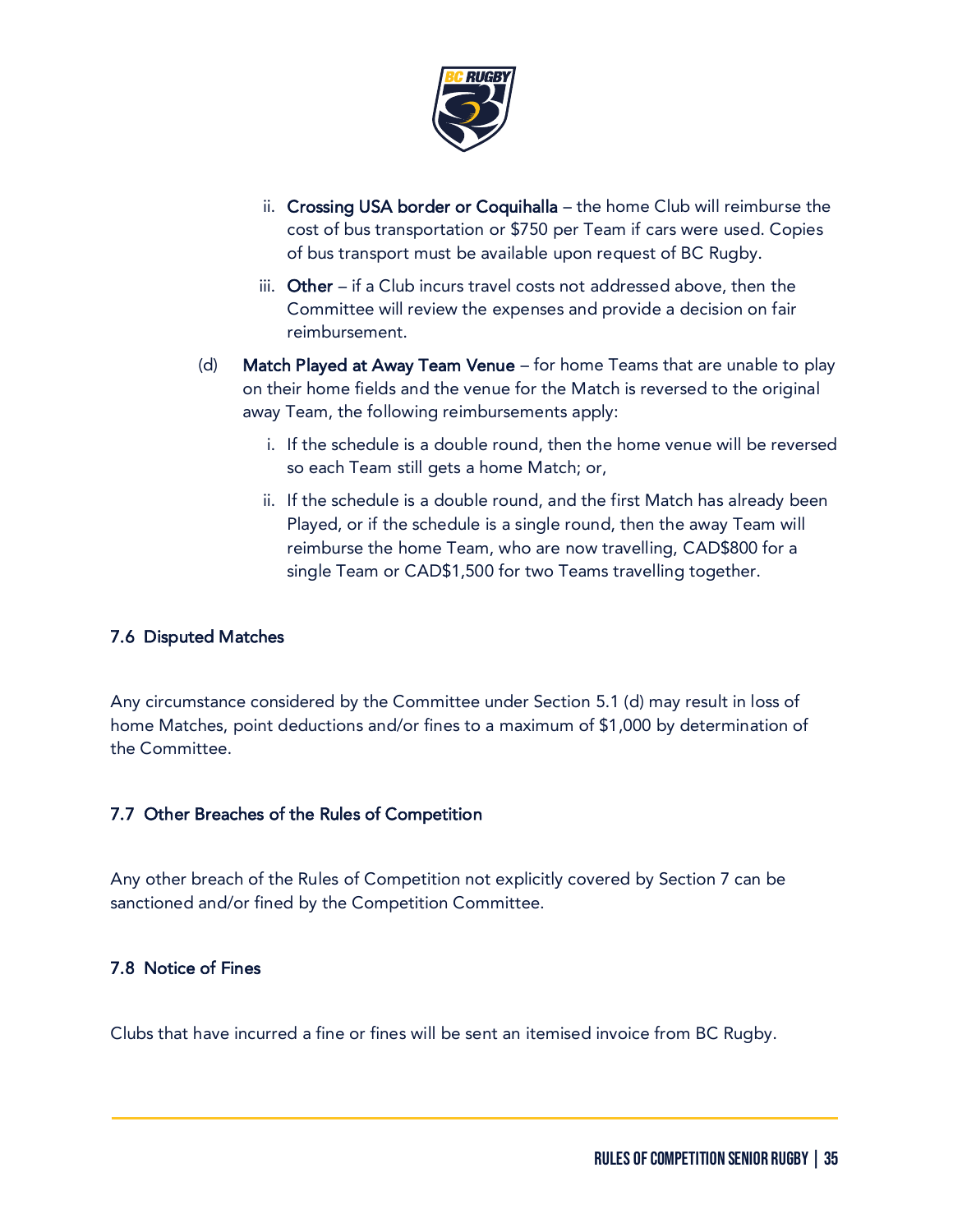

# 7.9 Collection and Allocation of Fines

All fines are payable to BC Rugby within 45 days of receipt of notice.

All fines imposed under Section 7.5 are payable to the Club who has had the Match defaulted to it, minus a 10% administration fee that is payable to BC Rugby.

Excluding Section 7.5, the Committee will consider applications from Clubs to recoup sunk costs that arise from situations that have resulted in a fine being imposed on another Club.

# 7.10 Good Standing

Any club which does not (1) either pay a fine within 45-days or prior to Playoffs (whichever is sooner), and (2) abide by a sanction imposed in a Committee decision under Section 7 may be deemed by the Committee to not be in Good Standing and may therefore be disqualified from Playoffs.

# Section 8 – Application for Exemptions

# 8.1 Age Restrictions

The following exemptions will be considered by the Competitions Committee:

- (a) Over-age Players a Team may apply for a named Player to be exempt from an Age-Grade Team by providing BC Rugby with a written request stating the named Player's age, height, weight, position, and brief overview of their playing experience & intended impact on the age-grade Team. No Age-Grade Team may exceed three over-age Players per roster.
- (b) Junior Players a Team may apply for a named Player aged 17 years of age to be permitted to Play in Senior Competitions by completing the BC Rugby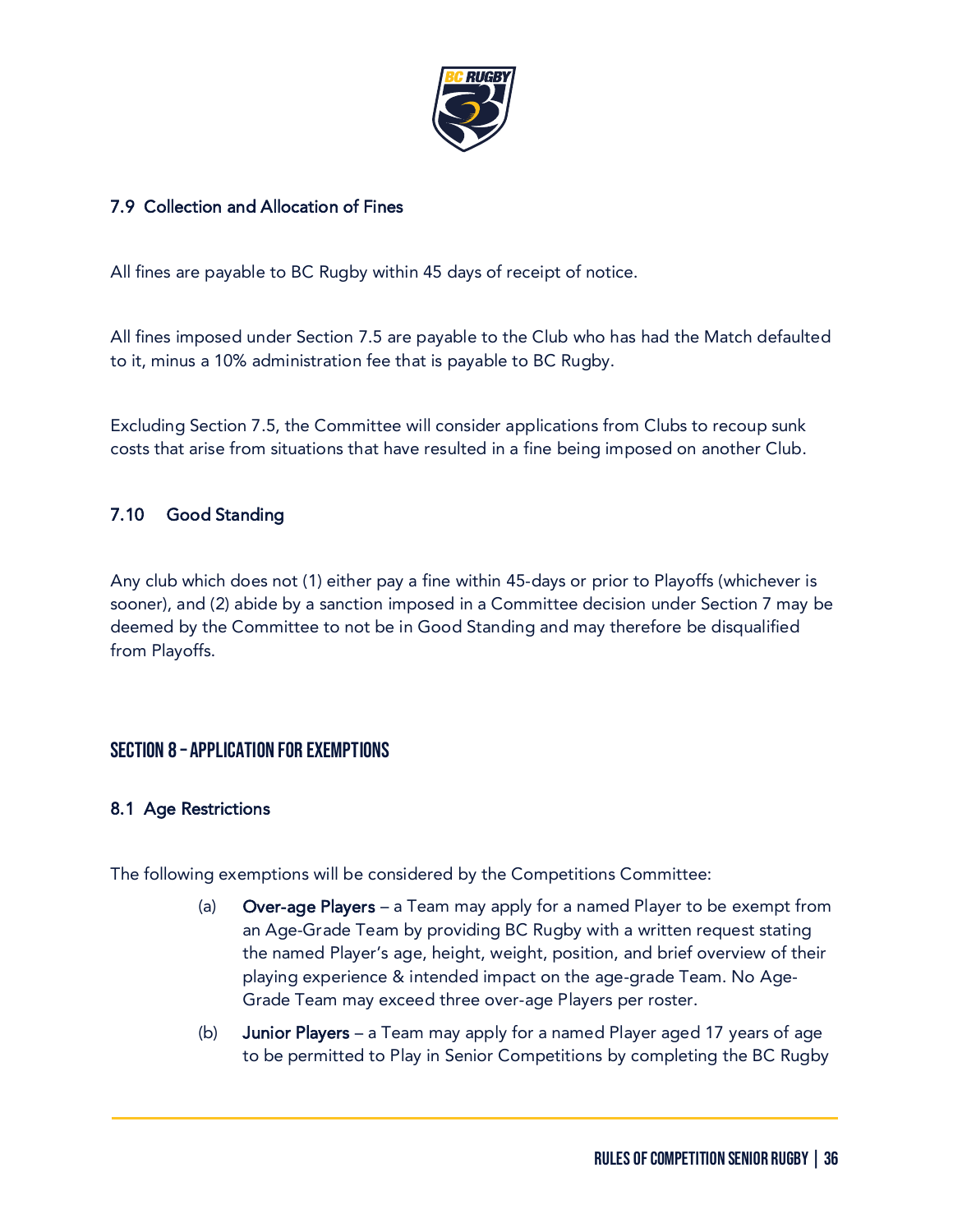

[Player Exemption Form](https://bcrugby.com/resources/players-parents/#Player-Clearance) and submitting this to BC Rugby's Technical Director for approval.

# 8.2 Restrictions on Players

For each season of Play, Clubs may apply to the Competitions Committee in writing for exemptions to the restriction on the number of Capped Players, Carded Players, Contracted Players and Import Players as follows:

- (a) Homegrown Player a Player that is a Capped Player, a Carded Player or a Contracted Player and meets the definition of a Homegrown Player for that Club is exempt from Section 4.3 (b).
- (b) University Player a Player that is a Capped Player, a Carded Player or a Contracted Player and is Playing for a University Team and satisfies the USports' (formerly Canadian Interuniversity Sport) eligibility requirements is exempt from Section 4.3 (b).
- (c) Capped Player a Player that is a Capped Player but has not earned a cap within the 18 months one day prior to a Match will be exempt from Section 4.3 (b). The Club must submit a written request and receive written confirmation of the Player being exempt under this Rule for the exemption to be valid. The written request may be submitted within four weeks of the 18 month period concluding. Furthermore, a Capped Player that earns a cap within the current Premier League season after an 18-month period without a cap is exempt from Section 4.3 (b).
- (d) Import Player for Provincial Competitions a Team may request in writing for the exemption of an Import Player for Senior Provincial Competitions, evidencing that the Import Player is residing in British Columbia, and is within 13-months of being eligible to represent Canada in accordance with World Rugby's Regulation 8.1.
- (e) Application for Exemptions applications for exemptions to the restrictions on Players must be submitted in writing. The Committee will make a call for applications for each season, with all decisions published within one month of the advertised application deadline.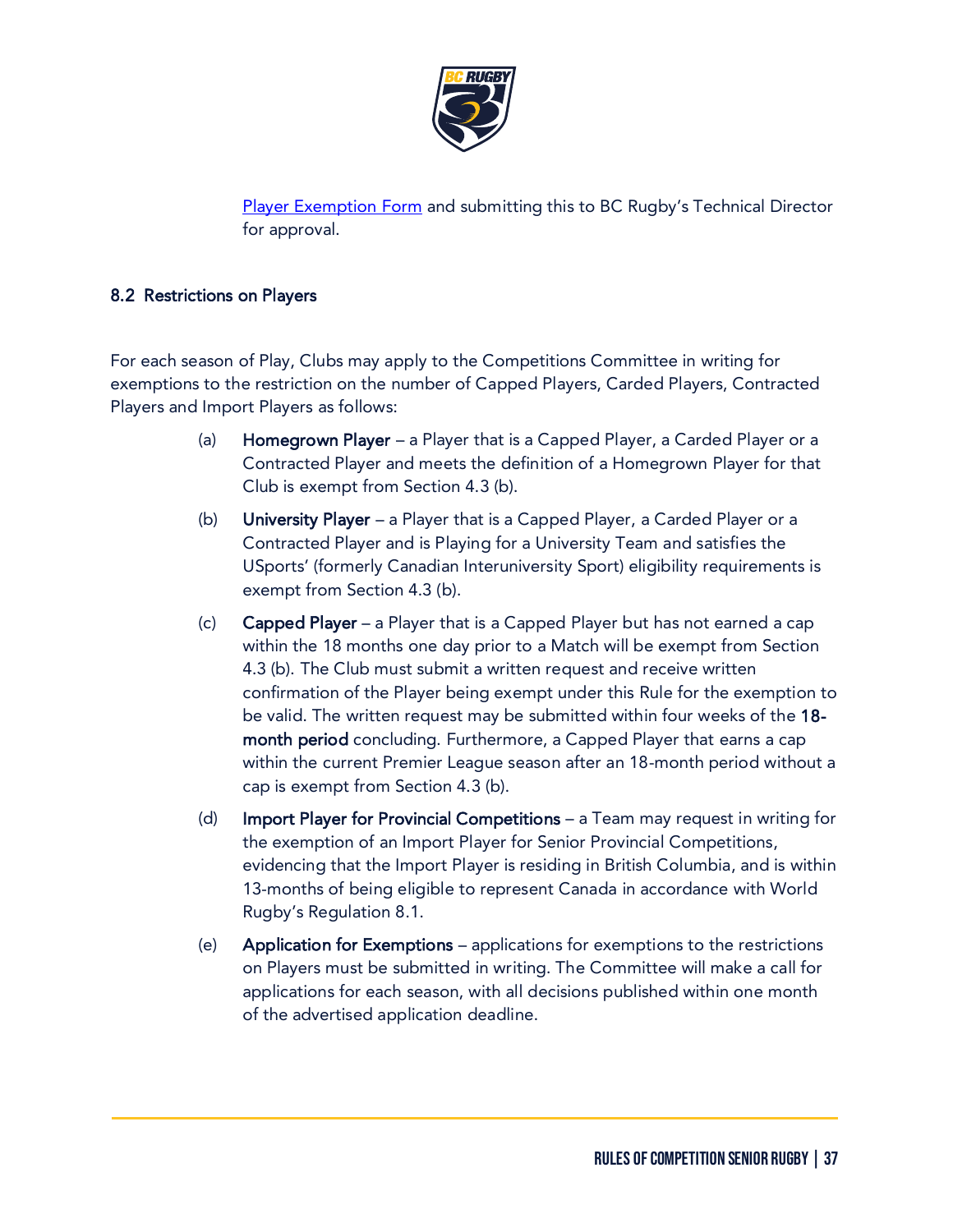

# 8.3 Player Eligibility for Playoffs

Applications for exemptions to the Player eligibility for Playoffs must be made to the Committee 21-days prior to the first scheduled Playoff Match in the relevant Competition or Division. Applications must include supporting documentation that verifies the reason for the request. The following grounds for exemption will be considered by the Competitions and Events Committee with respect to Player eligibility for Playoffs:

- (a) Injury or Illness Management  $-$  if a Player has been unable to meet Section 6.6 (a) due to injury or illness, then an exemption may be granted based on the evidence presented to the Committee that independently verifies an injury or illness that prohibited the Player from Playing in the Club's scheduled Matches.
- (b) National Duty if a Player has been unable to meet Section 6.6 (a) due to representing Rugby Canada, then an exemption may be granted based on the evidence presented to the Committee. This Rule excludes playing in the Rugby Canada Team entered in the Men's Premier League in accordance with Rule 3.4 (c).
- (c) Level of Competition if a Player is in violation of Section 6.6 (b), then an exemption may be granted based on a detailed rationale presented to the Committee.
- (d) Other if a Player has been unable to meet Section 6.6 (a) for any other reason, then a Club may apply to the Committee for consideration providing a detailed rationale and, if applicable, supporting documentation.

# 8.4 Venues & Scheduling for Playoff Matches

Applications for venue or scheduling changes for Playoff Matches must be submitted by 10am of the Monday prior to the relevant Playoff Match. Exceptions may be considered under the following circumstances:

> (a) Travel – the away Team needs to travel greater than five hours one-way to reach the Playoff venue.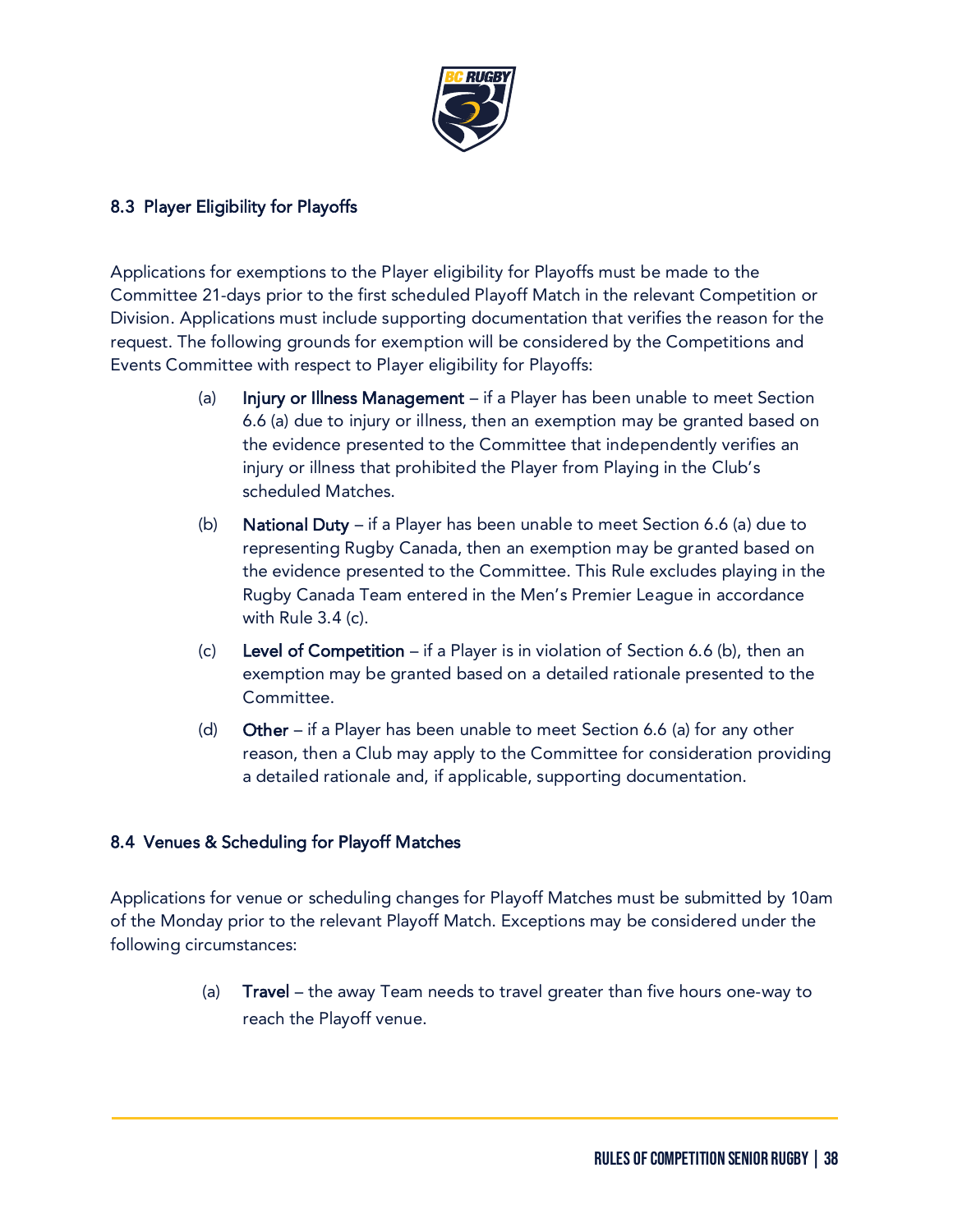

- (b) International Travel the lower ranked Team would not be able to field a Team due to Players without valid documentation to cross into the United States of America.
- $(c)$  Unbalanced Schedule the lower ranked Team travelled away more than the higher ranked Team due to an unbalanced home/away schedule.
- (d) Substitutes for Front Row a Club has more than one Team in the Men's or Women's Divisional Playoffs and the lower Team supplies more than one substitute to the higher Team's front row.

# Section 9 –Protests & Appeals

#### 9.1 Protests

- (a) Grounds for Protest Clubs may lodge a protest when evidence of the following exists:
	- i. Extenuating Circumstances: A Club may lodge a protest to a sanction or fine imposed if extenuating circumstances led to the situation sanctioned or fined. Protests against default fines will not require a deposit as described in Section 9.1 (b) to a maximum of 3 protests per Club per season. The fourth and all subsequent protests will require a deposit.
	- ii. Rules infraction by another Club: A Club may lodge a protest against another Club if they compete in the same Competition or Division and the infraction relates to that Competition or Division.
	- iii. Investigation by the Committee: The Committee may vote to direct BC Rugby staff to investigate any Club or Team for a suspected noncompliance of the Rules.
- (b) Lodging a Protest Clubs may lodge a protest as follows:
	- i. Authorized Representative protests may only be lodged by an authorized representative of a Club.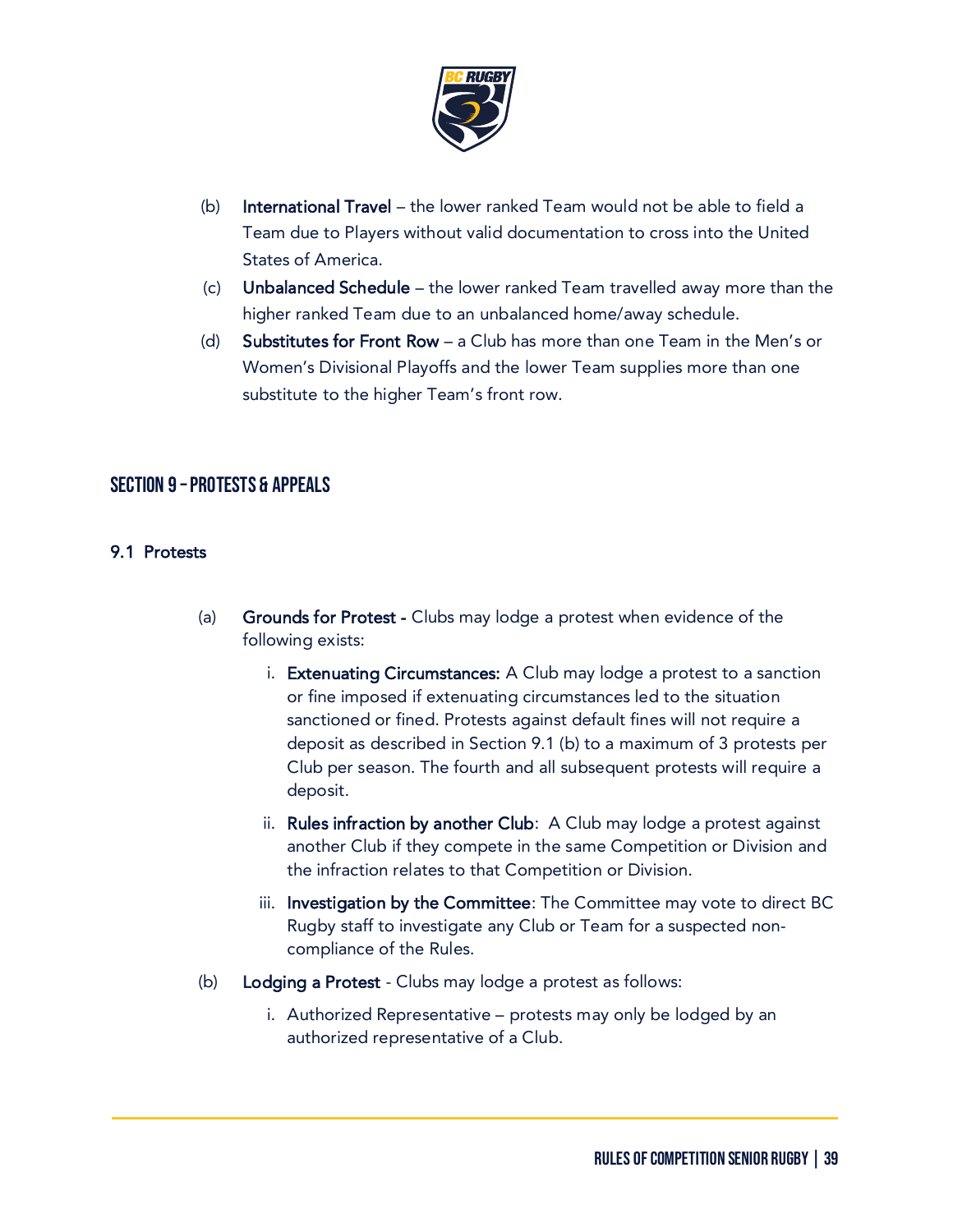

- ii. Provide Notice to lodge a protest, a Club's authorized representative must provide in writing all relevant information regarding the protest to enable the Committee to assess grounds for protest.
- iii. Timeline A Club must provide notice of a protest within two-weeks of the Match in question, or within two-weeks of receiving notice of a sanction or fine. Notice of a protest relating to a Playoff Match must be filed by Monday 12pm immediately following the Playoff Match, or within 48 hours of the Match concluding if the Match has not taken place on a Saturday.
- iv. Deposits protests must be lodged with a CAD\$200 deposit made payable to BC Rugby that will be refunded if the Committee rules in favour of that Club.
- (c) Consideration of the Protest the Committee shall first consider if grounds for protest have been met. If the Committee deems the protest to be valid, then the following steps will be taken:
	- i. When applicable, other parties involved will be informed of the protest and provided 48 hours to provide a written response to the protest.
	- ii. If deemed by the Committee necessary, then a hearing may be called by the Committee when any party involved must be given the opportunity to speak
	- iii. Upon reaching a decision, the Committee has the discretion to maintain the mandatory fine imposed or reduce or nullify such fine and impose any sanction including, but not limited to, standing point deductions.
- (d) Notice of Result the Committee shall provide all impacted parties with a written explanation for the decision made, including sanctions and/or fines imposed.

# 9.2 Appeals

Clubs may appeal decisions made by the Committee in accordance with BC Rugby's Appeals Policy.